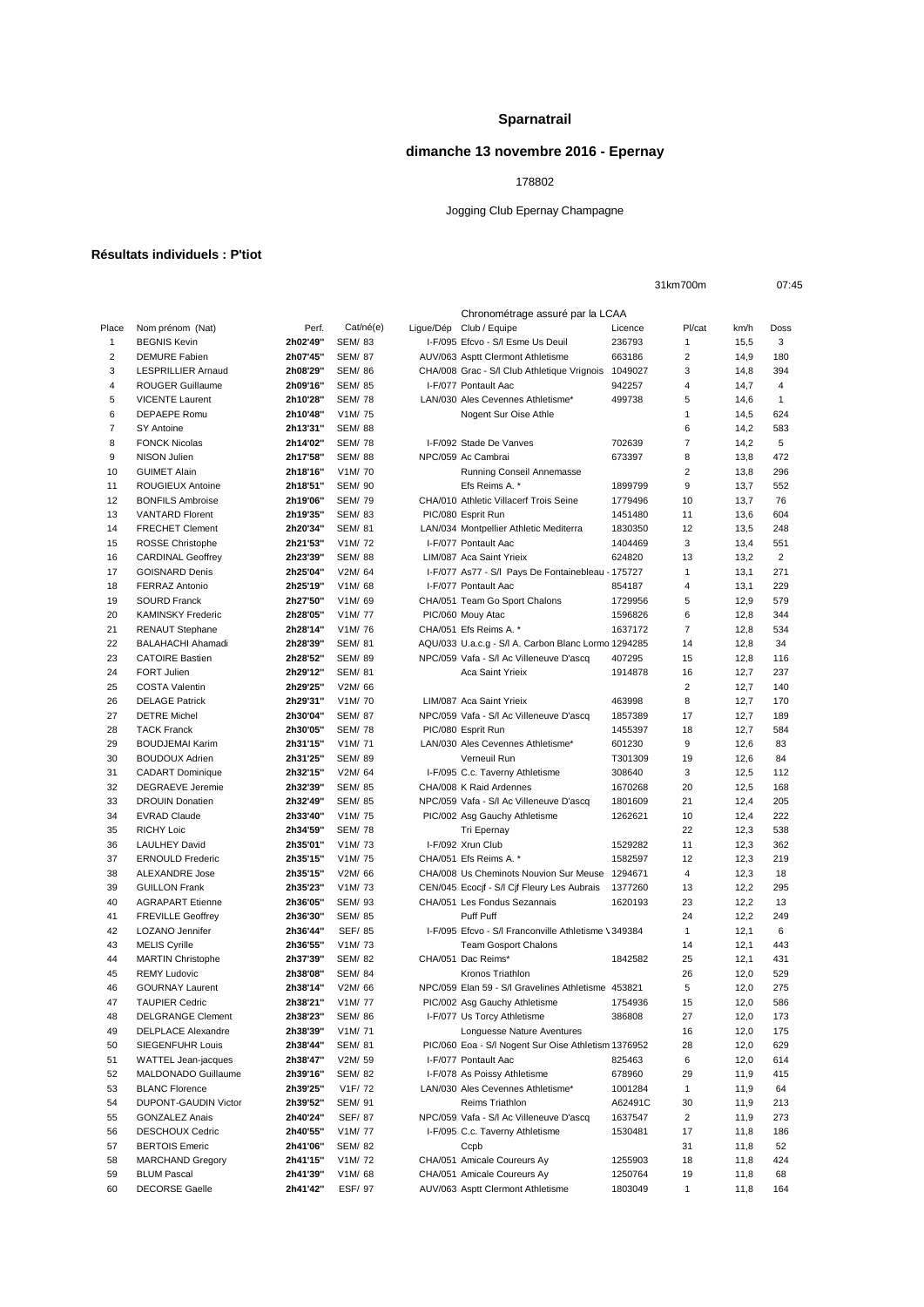| 61  | <b>MARQUES Nicolas</b>       | 2h41'54" | <b>SEM/78</b>  |  | CHA/051 Team Go Sport Chalons                       | 1742589 | 32             | 11,7 | 428 |
|-----|------------------------------|----------|----------------|--|-----------------------------------------------------|---------|----------------|------|-----|
| 62  | <b>WENDLING Denis</b>        | 2h42'10" | V1M/68         |  | Vrac                                                |         | 20             | 11,7 | 626 |
|     |                              | 2h42'47" |                |  |                                                     |         | 33             |      | 309 |
| 63  | <b>HERMANGE Samuel</b>       |          | <b>SEM/79</b>  |  |                                                     |         |                | 11,7 |     |
| 64  | <b>LECLERE Dominique</b>     | 2h42'56" | V2M/ 62        |  | I-F/091 Ouest Essonne Athletisme                    | 461225  | $\overline{7}$ | 11,7 | 372 |
| 65  | <b>BACQUAERT Julien</b>      | 2h43'05" | <b>SEM/83</b>  |  |                                                     |         | 34             | 11,7 | 31  |
| 66  | <b>MIGNOT Boris</b>          | 2h43'31" | V1M/72         |  | PIC/060 Eoa - S/I Nogent Sur Oise Athletism 477733  |         | 21             | 11,6 | 452 |
| 67  | <b>DHU Stephane</b>          | 2h43'37" | V1M/69         |  | Reims Triathlon                                     |         | 22             | 11,6 | 192 |
|     |                              | 2h43'45" |                |  | NPC/062 Courir Dans Le Lumbrois                     |         | 23             |      |     |
| 68  | <b>VERRON Stephane</b>       |          | V1M/70         |  |                                                     | 1053510 |                | 11,6 | 610 |
| 69  | <b>OZANNE William</b>        | 2h43'47" | <b>SEM/ 84</b> |  |                                                     |         | 35             | 11,6 | 476 |
| 70  | <b>LESNE Eric</b>            | 2h43'47" | V1M/71         |  | Club Clovis Soissonnais                             |         | 24             | 11,6 | 393 |
| 71  | PINCKAERS Robert             | 2h44'10" | V2M/ 64        |  | Cave Qui Court                                      |         | 8              | 11,6 | 499 |
| 72  | <b>GARNESSON Ludovic</b>     | 2h44'20" | <b>SEM/ 85</b> |  |                                                     |         | 36             | 11,6 | 258 |
|     |                              |          |                |  |                                                     |         |                |      |     |
| 73  | <b>DROLET Gregory</b>        | 2h44'35" | V1M/74         |  | Team Go Sport                                       |         | 25             | 11,6 | 204 |
| 74  | <b>BELOTTI Stephane</b>      | 2h44'35" | V1M/75         |  | CHA/051 Team Go Sport Chalons                       | 1761096 | 26             | 11,6 | 44  |
| 75  | ROUSSEAU Fabrice             | 2h45'20" | V1M/68         |  | CEN/018 Saint-amand-montrond Boischaut              | 919204  | 27             | 11,5 | 555 |
| 76  | PESCHER Stephane             | 2h45'47" | V1M/71         |  | Usf Fismes                                          |         | 28             | 11,5 | 487 |
| 77  |                              | 2h45'50" |                |  | Efs Reims A. *                                      |         | 37             |      | 276 |
|     | <b>GOURNAY Philippe</b>      |          | <b>SEM/79</b>  |  |                                                     | 1866126 |                | 11,5 |     |
| 78  | <b>GHARBI Anis</b>           | 2h46'12" | V1M/76         |  | Sparnalutte                                         |         | 29             | 11,4 | 264 |
| 79  | PLANCHENAULT Jeremie         | 2h46'18" | <b>SEM/ 84</b> |  | CHA/051 Asptt Chalons-en-champagne                  | 1765996 | 38             | 11,4 | 505 |
| 80  | <b>SERENT Pascal</b>         | 2h47'00" | V1M/77         |  | PIC/002 Asg Gauchy Athletisme                       | 1091291 | 30             | 11,4 | 569 |
| 81  | <b>FRICK Jean-francois</b>   | 2h47'26" | <b>SEM/ 81</b> |  | Us Marquette                                        | 1903751 | 39             | 11,4 | 250 |
|     |                              |          |                |  |                                                     |         |                |      |     |
| 82  | <b>RIMBAUD Michel</b>        | 2h47'37" | V2M/ 64        |  | I-F/095 Ea Cergy Pontoise Athletisme *              | 419856  | 9              | 11,3 | 540 |
| 83  | <b>MASCLET Pierre</b>        | 2h47'49" | <b>SEM/79</b>  |  |                                                     |         | 40             | 11,3 | 434 |
| 84  | <b>GRIBOUT Jean-philippe</b> | 2h48'12" | V1M/70         |  | CHA/008 Grac - S/l Club Athletique Vrignois 1079485 |         | 31             | 11,3 | 282 |
| 85  | <b>CABRERA Philippe</b>      | 2h48'21" | <b>SEM/ 80</b> |  |                                                     |         | 41             | 11,3 | 110 |
| 86  | <b>POTIER Christian</b>      | 2h48'40" | V2M/ 62        |  |                                                     |         | 10             | 11,3 | 511 |
|     |                              |          |                |  |                                                     |         |                |      |     |
| 87  | <b>ROMAIN Rudy</b>           | 2h48'59" | <b>SEM/ 87</b> |  |                                                     |         | 42             | 11,3 | 549 |
| 88  | COLLAUDIN Sebastien          | 2h49'08" | <b>SEM/ 89</b> |  | Coulommiers Brie Athletisme                         | 1931947 | 43             | 11,2 | 138 |
| 89  | JACOPE Sebastien             | 2h49'12" | V1M/75         |  |                                                     |         | 32             | 11,2 | 324 |
| 90  | <b>BASQUIN Gaston</b>        | 2h49'18" | V3M/ 56        |  | PIC/002 Asg Gauchy Athletisme                       | 112649  | $\mathbf{1}$   | 11,2 | 42  |
|     |                              | 2h49'22" |                |  |                                                     |         |                |      |     |
| 91  | <b>BARRELA Jean-michel</b>   |          | V1M/72         |  | I-F/077 Pontault Aac                                | 1461919 | 33             | 11,2 | 41  |
| 92  | BOIVIN Jean-christophe       | 2h50'09" | <b>SEM/79</b>  |  |                                                     |         | 44             | 11,2 | 73  |
| 93  | <b>MACKIE Christopher</b>    | 2h50'46" | V1M/73         |  | I-F/078 Verneuil Ac                                 | 1806215 | 34             | 11,1 | 406 |
| 94  | LECOQ Adrien                 | 2h51'05" | <b>SEM/ 86</b> |  |                                                     |         | 45             | 11,1 | 374 |
| 95  | <b>LEGRAIN Sebastien</b>     | 2h51'34" | V1M/73         |  | CHA/051 Club Cheminots Courir Champagn 1755123      |         | 35             | 11,1 | 381 |
|     |                              |          |                |  |                                                     |         |                |      |     |
| 96  | <b>OHREL Philippe</b>        | 2h51'35" | V1M/68         |  | Usra                                                | 1113067 | 36             | 11,1 | 474 |
| 97  | <b>JAUBERT Alexandre</b>     | 2h51'44" | <b>SEM/ 81</b> |  |                                                     |         | 46             | 11,1 | 331 |
| 98  | SAILLARD Sebastien           | 2h52'17" | <b>SEM/ 83</b> |  | As Minorange                                        |         | 47             | 11,0 | 560 |
| 99  | <b>WRONA Olivier</b>         | 2h52'18" | <b>SEM/79</b>  |  | Douai-sin A*                                        | 775860  | 48             | 11,0 | 618 |
|     |                              |          |                |  |                                                     |         | 49             |      | 425 |
| 100 | <b>MARCOURT Geoffray</b>     | 2h52'55" | <b>SEM/79</b>  |  |                                                     |         |                | 11,0 |     |
| 101 | <b>HAZETTE Henri</b>         | 2h53'12" | <b>SEM/ 84</b> |  | Addm Ogy                                            |         | 50             | 11,0 | 304 |
| 102 | <b>OGER Myriam</b>           | 2h53'19" | <b>SEF/78</b>  |  | I-F/077 Pontault Aac                                | 963291  | 3              | 11,0 | 473 |
| 103 | <b>GIBERT Stephanie</b>      | 2h53'22" | SEF/ 81        |  | NPC/059 Lille Ma - S/l Asptt Lille Metropole        | 1829679 | 4              | 11,0 | 265 |
| 104 | <b>BINETRUY Arnaud</b>       | 2h53'26" | V1M/76         |  |                                                     |         | 37             | 11,0 | 61  |
|     |                              |          |                |  |                                                     |         |                |      |     |
| 105 | <b>REGNAUT Sebastien</b>     | 2h53'43" | <b>SEM/ 81</b> |  |                                                     |         | 51             | 10,9 | 527 |
| 106 | <b>GUERAUD Gwenael</b>       | 2h54'18" | <b>SEM/79</b>  |  | I-F/077 Us Roissy En Brie                           | 1570355 | 52             | 10,9 | 288 |
| 107 | <b>DUC Sebastien</b>         | 2h54'34" | <b>SEM/ 79</b> |  | Velo Club Cormoyeux                                 |         | 53             | 10,9 | 209 |
| 108 | DASSONNEVILLE Xavier         | 2h54'44" | V2M/ 63        |  | NPC/062 Touquet Trail Nature                        | 631327  | 11             | 10,9 | 151 |
| 109 | <b>CERQUEIRA Arthur</b>      | 2h54'47" | <b>ESM/ 95</b> |  |                                                     |         | 1              | 10,9 | 119 |
|     |                              |          |                |  |                                                     |         |                |      |     |
| 110 | <b>GUYOT Thomas</b>          | 2h54'58" | <b>SEM/ 81</b> |  | CHA/051 Dac Reims*                                  | 1826742 | 54             | 10,9 | 297 |
| 111 | PARANT Josselin              | 2h55'04" | SEM/ 91        |  |                                                     |         | 55             | 10,9 | 478 |
| 112 | <b>BOCQUET Alexandre</b>     | 2h55'06" | <b>SEM/ 85</b> |  | CHA/008 Asptt Charleville                           | 1761990 | 56             | 10,9 | 71  |
| 113 | <b>LEGROUX Benoit</b>        | 2h55'16" | <b>SEM/ 89</b> |  |                                                     |         | 57             | 10,9 | 383 |
|     | <b>SEDILLE Olivier</b>       | 2h55'20" | V1M/69         |  | I-F/095 Ea Cergy Pontoise Athletisme *              | 1703090 | 38             |      | 567 |
| 114 |                              |          |                |  |                                                     |         |                | 10,8 |     |
| 115 | <b>RICHET Christophe</b>     | 2h55'24" | V1M/77         |  |                                                     |         | 39             | 10,8 | 537 |
| 116 | <b>ANSIAUX William</b>       | 2h55'27" | V1M/73         |  | CHA/008 Grac - S/I Ac Nouzonville                   | 1449438 | 40             | 10,8 | 24  |
| 117 | <b>DEWITTE Mickael</b>       | 2h55'30" | V1M/74         |  | PIC/080 Esprit Run                                  | 1375582 | 41             | 10,8 | 191 |
| 118 | FRANCOIS Jean-marie          | 2h55'36" | V2M/ 67        |  | LOR/088 Avec - S/I Athle Vosges Vallee Det 1374235  |         | 12             | 10,8 | 244 |
| 119 | <b>BONDU Yves</b>            | 2h55'43" | V2M/ 67        |  | Les Fondus Sezannais                                |         | 13             | 10,8 | 75  |
|     |                              |          |                |  |                                                     |         |                |      |     |
| 120 | <b>WACKERS Emmanuel</b>      | 2h55'49" | V1M/71         |  | Courir Canton Cassel                                |         | 42             | 10,8 | 613 |
| 121 | <b>GAUGE Brian</b>           | 2h55'57" | SEM/ 81        |  | CHA/051 Amicale Coureurs Ay                         | 1651004 | 58             | 10,8 | 260 |
| 122 | <b>BRIFFAULT Guillaume</b>   | 2h56'04" | V1M/75         |  | I-F/094 Asphalte 94                                 | 1682912 | 43             | 10,8 | 98  |
| 123 | <b>MARCHAL Lionel</b>        | 2h56'06" | V1M/73         |  | CHA/051 Asptt Chalons-en-champagne                  | 1765967 | 44             | 10,8 | 422 |
| 124 | <b>DAVID Nicolas</b>         | 2h56'12" | V1M/74         |  |                                                     |         | 45             | 10,8 | 154 |
|     |                              |          |                |  |                                                     |         |                |      |     |
| 125 | <b>BIDAUT Clement</b>        | 2h57'00" | SEM/ 91        |  | As Minorange                                        |         | 59             | 10,7 | 59  |
| 126 | DAVID Damien                 | 2h57'09" | V1M/73         |  |                                                     |         | 46             | 10,7 | 153 |
| 127 | DOS SANTOS Yoann             | 2h57'11" | <b>SEM/78</b>  |  | Les Fondus Sezannais                                | 1913402 | 60             | 10,7 | 202 |
| 128 | <b>JOLIVET Lucie</b>         | 2h57'15" | SEF/ 93        |  | Les Fondus Sezannais                                | 1009838 | 5              | 10,7 | 336 |
|     | PIOT Cedric                  | 2h57'28" |                |  | A.s. Cosacienne                                     |         | 61             | 10,7 | 502 |
| 129 |                              |          | <b>SEM/ 80</b> |  |                                                     |         |                |      |     |
| 130 | <b>LARGEN Christophe</b>     | 2h57'31" | V2M/ 67        |  |                                                     |         | 14             | 10,7 | 360 |
| 131 | DEBRUYNE Anthony             | 2h57'54" | <b>SEM/ 90</b> |  |                                                     |         | 62             | 10,7 | 160 |
| 132 | CHMIELARSKI Cedric           | 2h58'54" | V1M/75         |  |                                                     |         | 47             | 10,6 | 132 |
| 133 | FAYET Jean-christophe        | 2h59'03" | V1M/72         |  | Epernay Triathlon Pays De Cham                      | A10559C | 48             | 10,6 | 227 |
|     | <b>DUPUIS Jerome</b>         | 2h59'32" |                |  |                                                     |         | 49             |      |     |
| 134 |                              |          | V1M/77         |  |                                                     |         |                | 10,6 | 215 |
| 135 | <b>TROTTIER Etienne</b>      | 2h59'46" | <b>SEM/ 87</b> |  | AQU/033 Bouliac Sports Plaisirs                     | 1642592 | 63             | 10,6 | 600 |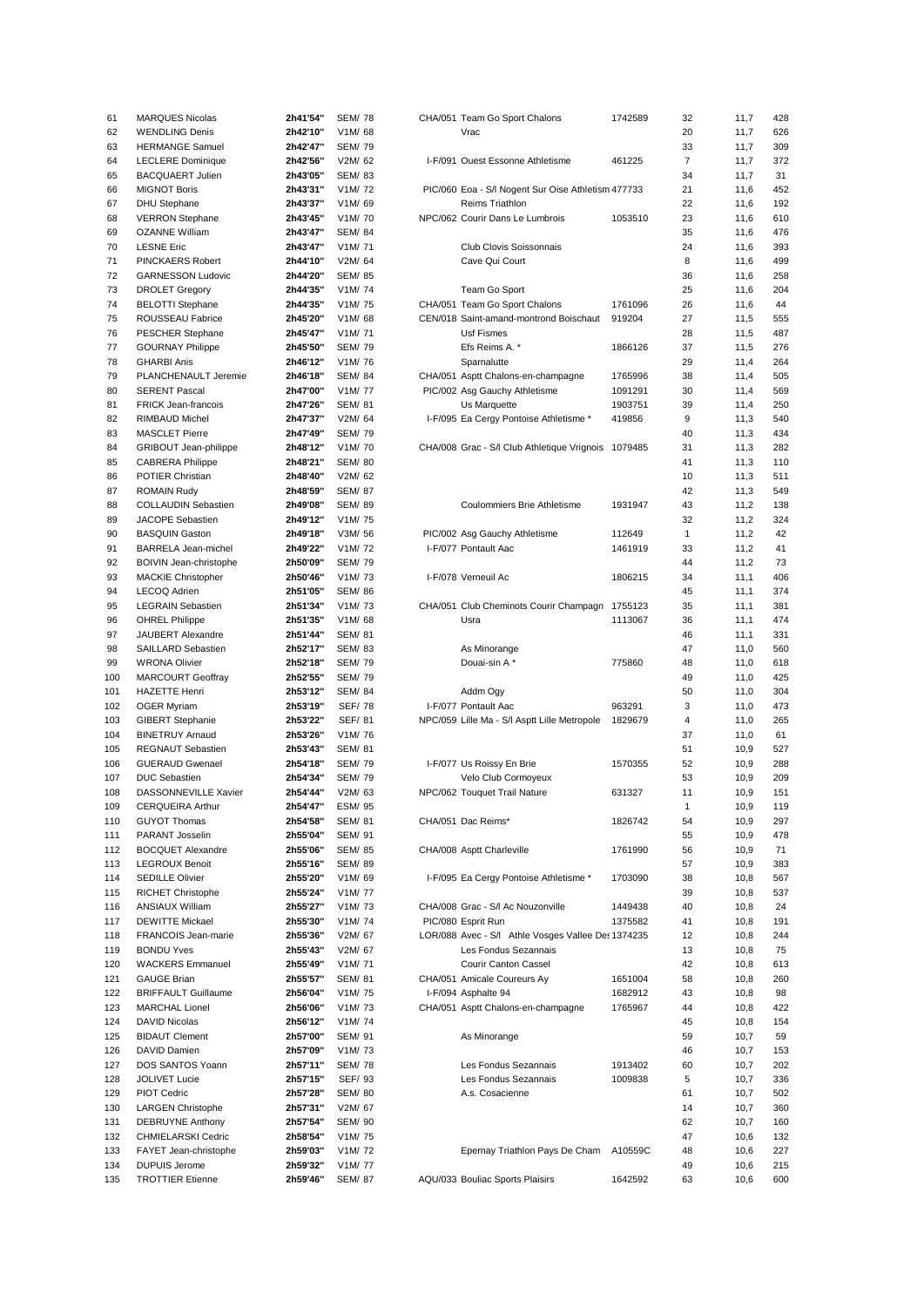| 136 | <b>GREGOIRE Mickael</b>       | 2h59'57" | <b>SEM/ 81</b> |  |                                                     |         | 64             | 10,6 | 281            |
|-----|-------------------------------|----------|----------------|--|-----------------------------------------------------|---------|----------------|------|----------------|
|     |                               |          |                |  |                                                     |         |                |      |                |
| 137 | <b>GOUIN Emmanuel</b>         | 3h00'09" | V1M/70         |  | I-F/095 Eacpa - S/I Vaureal Athletisme              | 1480404 | 50             | 10,6 | 274            |
| 138 | <b>SAVINI Thierry</b>         | 3h00'09" | V1M/75         |  | I-F/095 Ea Cergy Pontoise Athletisme *              | 679644  | 51             | 10,6 | 563            |
| 139 | MARTINEAU-FABRE Benjami       | 3h00'19" | V1M/77         |  | Xrun Club                                           | 92125   | 52             | 10,5 | 432            |
| 140 | <b>RABEUF Severine</b>        | 3h00'40" | V1F/75         |  | PIC/002 Asg Gauchy Athletisme                       | 1548232 | $\overline{2}$ | 10,5 | 520            |
| 141 | <b>HERBERT Francis</b>        | 3h00'54" | V2M/ 63        |  | Asptt Cap 51                                        |         | 15             | 10,5 | 308            |
| 142 | <b>WHELAN Darren</b>          | 3h01'19" | <b>SEM/79</b>  |  |                                                     |         | 65             | 10,5 | 615            |
| 143 | <b>ARNIAUD Christophe</b>     | 3h01'25" | V1M/76         |  | CHA/051 Efs Reims A. *                              | 1755442 | 53             | 10,5 | 25             |
| 144 | <b>RENAUX Frederic</b>        | 3h01'26" | V1M/69         |  |                                                     |         | 54             | 10,5 | 535            |
| 145 | <b>ADAM Juliette</b>          | 3h01'32" | SEF/ 94        |  | Ea Cergy Pontoise Athletisme *                      | 1030592 | 6              | 10,5 | 9              |
|     |                               |          |                |  |                                                     |         |                |      |                |
| 146 | <b>FRANCE Romuald</b>         | 3h01'44" | <b>SEM/ 82</b> |  |                                                     |         | 66             | 10,5 | 243            |
| 147 | <b>LOUIS Michel</b>           | 3h01'46" | SEM/ 81        |  | <b>Chalons Running</b>                              |         | 67             | 10,5 | 400            |
| 148 | <b>TEXIER Jean-christophe</b> | 3h02'36" | V3M/ 55        |  |                                                     |         | $\overline{2}$ | 10,4 | 590            |
| 149 | <b>BISCHOFF Freddy</b>        | 3h02'40" | <b>SEM/ 87</b> |  | CHA/051 Efs Reims A. *                              | 1724219 | 68             | 10,4 | 1721           |
| 150 | <b>BOUVART Fabrice</b>        | 3h02'43" | V2M/ 64        |  |                                                     |         | 16             | 10,4 | 96             |
| 151 | <b>GUILLOCHAIN Olivier</b>    | 3h02'48" | V1M/75         |  | Epernay Triathlon                                   |         | 55             | 10,4 | 294            |
| 152 | <b>DANDELOT Steve</b>         | 3h02'54" | <b>SEM/ 82</b> |  | CHA/051 Asptt Chalons-en-champagne                  | 1653462 | 69             | 10,4 | 148            |
| 153 | <b>HELAN David</b>            | 3h03'05" | V1M/72         |  | H-N/027 Val-de-reuil Ac*                            | 666005  | 56             | 10,4 | 307            |
| 154 | <b>GRANDFILS Guillaume</b>    | 3h03'06" | V1M/77         |  |                                                     |         | 57             | 10,4 | 277            |
|     |                               |          |                |  |                                                     |         |                |      |                |
| 155 | <b>DUPOUY Aurelie</b>         | 3h03'25" | SEF/ 89        |  | C-A/006 Ac Cannes*                                  | 1808804 | 7              | 10,4 | 214            |
| 156 | <b>BETTINELLI Lilian</b>      | 3h03'52" | V1M/68         |  |                                                     |         | 58             | 10,3 | 57             |
| 157 | DECHAMPS Jean-francois        | 3h04'12" | V2M/ 61        |  | CHA/008 Charleville Mezieres Athletism              | 251749  | 17             | 10,3 | 162            |
| 158 | <b>LEROY Jonathan</b>         | 3h04'16" | <b>SEM/ 85</b> |  | Rcvo                                                |         | 70             | 10,3 | 389            |
| 159 | <b>GRARD Josselin</b>         | 3h04'19" | SEF/ 88        |  |                                                     |         | 8              | 10,3 | 280            |
| 160 | <b>BROCHET Bruno</b>          | 3h04'35" | V1M/73         |  |                                                     |         | 59             | 10,3 | 102            |
| 161 | <b>FERREIRA Eric</b>          | 3h04'37" | V1M/70         |  | Efs Reims A. *                                      | 1367813 | 60             | 10,3 | 230            |
| 162 | <b>CHAULET Julien</b>         | 3h05'10" | <b>SEM/ 86</b> |  |                                                     |         | 71             | 10,3 | 127            |
|     | <b>HULO Bertrand</b>          | 3h06'08" |                |  |                                                     |         | 72             |      |                |
| 163 |                               |          | SEM/ 93        |  |                                                     |         |                | 10,2 | 318            |
| 164 | <b>JEULAND Sandrine</b>       | 3h06'10" | SEF/ 81        |  | PIC/060 Eoa - S/I Nogent Sur Oise Athletism 1525679 |         | 9              | 10,2 | 334            |
| 165 | RICOZZI Mallory               | 3h06'29" | SEM/ 84        |  | Team Ozo C Cho                                      |         | 73             | 10,2 | 539            |
| 166 | <b>DEPARIS Nicolas</b>        | 3h06'41" | <b>SEM/ 90</b> |  |                                                     |         | 74             | 10,2 | 182            |
| 167 | DEFOULOY Sebastien            | 3h06'52" | <b>SEM/ 82</b> |  |                                                     |         | 75             | 10,2 | 167            |
| 168 | <b>BRIVOIS Stephane</b>       | 3h07'09" | V1M/73         |  | CHA/051 Asptt Chalons-en-champagne                  | 1756579 | 61             | 10,2 | 100            |
| 169 | ROUSSEAUX Paul                | 3h07'16" | <b>SEM/ 89</b> |  |                                                     |         | 76             | 10,2 | 557            |
| 170 | <b>ADEN Alexandre</b>         | 3h07'35" | <b>SEM/ 92</b> |  |                                                     |         | 77             | 10,1 | 10             |
| 171 | <b>HANSSEN Roland</b>         | 3h07'40" | V2M/ 66        |  | La Cave Qui Court                                   |         | 18             | 10,1 | 301            |
|     |                               | 3h07'47" |                |  |                                                     |         | 78             |      |                |
| 172 | <b>CHAUVEL Nicolas</b>        |          | <b>SEM/ 84</b> |  |                                                     |         |                | 10,1 | 131            |
| 173 | <b>MALAISE Emilien</b>        | 3h07'49" | SEM/ 91        |  | Notoche                                             |         | 79             | 10,1 | 414            |
| 174 | <b>DESSAINT Matthieu</b>      | 3h07'49" | <b>SEM/ 90</b> |  |                                                     |         | 80             | 10,1 | 188            |
| 175 | <b>PATIS Herve</b>            | 3h07'55" | V2M/ 61        |  |                                                     |         | 19             | 10,1 | 479            |
| 176 | <b>MALTOT Clovis</b>          | 3h08'37" | SEM/ 87        |  |                                                     |         | 81             | 10,1 | 417            |
| 177 | <b>LECOMPTE Emilie</b>        | 3h08'44" | SEF/ 87        |  | NPC/059 Vafa - S/I Ac Villeneuve D'ascq             | 171984  | 10             | 10,1 | 373            |
| 178 | <b>WILLERS Mathieu</b>        | 3h08'58" | <b>SEM/ 79</b> |  |                                                     |         | 82             | 10,1 | 616            |
| 179 | <b>MAGRE Alexis</b>           | 3h09'39" | <b>SEM/ 89</b> |  |                                                     |         | 83             | 10,0 | 410            |
| 180 | <b>TOULCANON Jean Fabrice</b> | 3h09'57" | V1M/73         |  |                                                     |         | 62             | 10,0 | 594            |
|     | <b>PIRES Philippe</b>         | 3h10'01" |                |  |                                                     |         | 63             |      | 503            |
| 181 |                               |          | V1M/74         |  |                                                     |         |                | 10,0 |                |
| 182 | <b>FRANCOIS Xavier</b>        | 3h10'22" | V1M/70         |  |                                                     |         | 64             | 10,0 | 245            |
| 183 | PIGNOLET Eric                 | 3h10'23" | V2M/ 63        |  |                                                     |         | 20             | 10,0 | 497            |
| 184 | <b>FRANCOIS Arnaud</b>        | 3h10'24" | V1M/73         |  |                                                     |         | 65             | 10,0 | 246            |
| 185 | <b>COLSON Bastien</b>         | 3h10'28" | V1M/74         |  |                                                     |         | 66             | 10,0 | 139            |
| 186 | <b>BOURIN Fabien</b>          | 3h10'29" | SEM/ 81        |  | Valeo                                               |         | 84             | 10,0 | 92             |
| 187 | <b>DUBOIS Guillaume</b>       | 3h10'30" | <b>SEM/ 84</b> |  | CHA/051 Efs Reims A. *                              | 1697387 | 85             | 10,0 | 207            |
| 188 | <b>PAROLI Celine</b>          | 3h10'32" | SEF/ 79        |  | CHA/051 Jc Epernay Champagne                        | 1219562 | 11             | 10,0 | $\overline{7}$ |
| 189 | <b>HARSIGNY David</b>         | 3h10'38" | V1M/69         |  | Sezanne Triathlon                                   |         | 67             | 10,0 | 303            |
| 190 | <b>IZARD Lionel</b>           | 3h10'52" | V2M/ 66        |  |                                                     |         | 21             | 10,0 | 323            |
|     |                               |          |                |  |                                                     |         |                |      |                |
| 191 | CABRERA Jean-michel           | 3h11'14" | <b>SEM/78</b>  |  |                                                     |         | 86             | 9,9  | 111            |
| 192 | <b>LOPES Christophe</b>       | 3h11'57" | V1M/75         |  | Team Holnon                                         |         | 68             | 9,9  | 399            |
| 193 | <b>CHATELAIN Olivier</b>      | 3h12'01" | <b>SEM/78</b>  |  |                                                     |         | 87             | 9,9  | 126            |
| 194 | <b>ABRAHAM Frederic</b>       | 3h12'06" | V1M/71         |  | I-F/094 Vie Au Grand Air De St Maur                 | 1515402 | 69             | 9,9  | 8              |
| 195 | <b>DILLENSCHNEIDER Franck</b> | 3h12'14" | SEM/ 81        |  | Ravel 52                                            |         | 88             | 9,9  | 196            |
| 196 | <b>SUEUR Stephane</b>         | 3h12'17" | V1M/74         |  | Team-holnon                                         |         | 70             | 9,9  | 1064           |
| 197 | <b>MAURY Arnaud</b>           | 3h12'18" | V1M/72         |  |                                                     |         | 71             | 9,9  | 439            |
| 198 | <b>GERARD Aurelie</b>         | 3h12'20" | V1F/73         |  |                                                     |         | 3              | 9,9  | 263            |
| 199 | <b>CHAUMET Olivier</b>        | 3h12'31" | V1M/70         |  | NPC/059 Vafa - S/l Ac Villeneuve D'ascq             | 1221640 | 72             | 9,9  | 129            |
|     |                               |          |                |  |                                                     |         |                |      |                |
| 200 | <b>GOLOVKINE Dimitri</b>      | 3h12'34" | <b>SEM/ 80</b> |  | <b>Chalons Runing</b>                               |         | 89             | 9,9  | 272            |
| 201 | <b>ALLARD Mathias</b>         | 3h12'47" | V1M/71         |  | Les Fennecs                                         |         | 73             | 9,9  | 20             |
| 202 | <b>GROSJEAN Aurelien</b>      | 3h13'55" | <b>SEM/ 87</b> |  |                                                     |         | 90             | 9,8  | 285            |
| 203 | <b>BORTOLUZZI Stephane</b>    | 3h14'01" | V1M/68         |  |                                                     |         | 74             | 9,8  | 79             |
| 204 | <b>TRUCHOT Sylvain</b>        | 3h14'02" | V1M/77         |  | Sancerre Running                                    | 1678349 | 75             | 9,8  | 601            |
| 205 | ROCTON Yann                   | 3h14'20" | <b>SEM/78</b>  |  | Les Fondus Sezannais                                |         | 91             | 9,8  | 544            |
| 206 | <b>BERTRAND Thibaud</b>       | 3h14'36" | <b>SEM/ 89</b> |  |                                                     |         | 92             | 9,8  | 54             |
| 207 | <b>LELOUP Gregory</b>         | 3h14'57" | <b>SEM/79</b>  |  | <b>Btcf</b>                                         |         | 93             | 9,8  | 385            |
| 208 | <b>VAUTRIN Laurent</b>        | 3h14'57" | V1M/ 69        |  | CHA/051 Asptt Chalons-en-champagne                  | 1297643 | 76             | 9,8  | 606            |
|     |                               |          |                |  |                                                     |         |                |      |                |
| 209 | <b>DEBREIL Thierry</b>        | 3h15'15" | V2M/ 65        |  |                                                     |         | 22             | 9,7  | 159            |
| 210 | DUCASTELLE Jean-marie         | 3h15'31" | V2M/ 63        |  | Team Holnon                                         |         | 23             | 9,7  | 210            |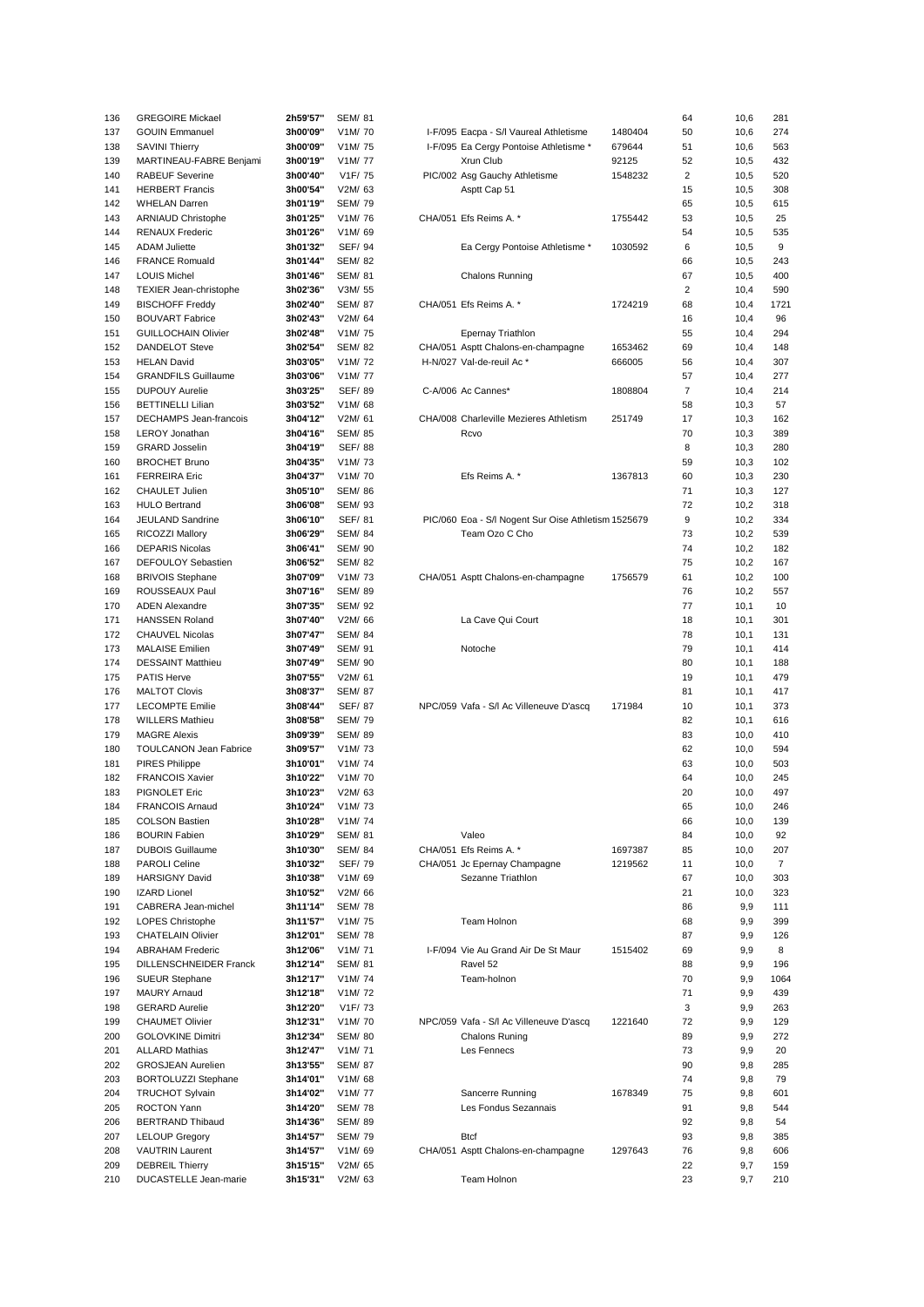| 211 | <b>MAHJOR Mustapha</b>      | 3h15'41" | V1M/72              |  | Errance                                             |         | 77           | 9,7 | 411             |
|-----|-----------------------------|----------|---------------------|--|-----------------------------------------------------|---------|--------------|-----|-----------------|
| 212 | PLUTNIAK Simon              | 3h16'01" | <b>SEM/ 89</b>      |  | NPC/059 Vafa - S/I Ac Villeneuve D'ascq             | 1471826 | 94           | 9,7 | 507             |
|     |                             | 3h16'25" |                     |  |                                                     |         |              |     |                 |
| 213 | PETITPRETRE Mickael         |          | V1M/75              |  |                                                     |         | 78           | 9,7 | 49 <sub>C</sub> |
| 214 | NAUDIN Yoann                | 3h16'27" | V1M/75              |  | CHA/008 Rethel Courir                               | 1573918 | 79           | 9,7 | 467             |
| 215 | <b>DUTECH David</b>         | 3h16'55" | <b>SEM/ 86</b>      |  | Efs Reims A. *                                      | 1883170 | 95           | 9,7 | 217             |
| 216 | <b>GUILLAUME Bastien</b>    | 3h17'08" | V1M/71              |  | Tc Oiry                                             |         | 80           | 9,6 | 292             |
| 217 | <b>DESESSARD Philippe</b>   | 3h17'14" | V2M/ 60             |  |                                                     |         | 24           | 9,6 | 187             |
| 218 | DETREY Raphaele_            | 3h17'21" | V1F/74              |  | CHA/008 Peugeot Citroen Ac Charleville              | 1231357 | 4            | 9,6 | 190             |
|     |                             |          |                     |  |                                                     |         |              |     |                 |
| 219 | ROUSSE Flavie               | 3h17'25" | SEF/ 85             |  |                                                     |         | 12           | 9,6 | 553             |
| 220 | <b>BOUCHENOT Francois</b>   | 3h17'38" | V2M/ 60             |  |                                                     |         | 25           | 9,6 | 80              |
| 221 | <b>FERREIRA Jose</b>        | 3h17'49" | V1M/71              |  |                                                     |         | 81           | 9,6 | 231             |
| 222 | <b>LANDRIEUX Eric</b>       | 3h17'58" | V2M/ 60             |  |                                                     |         | 26           | 9,6 | 355             |
|     | <b>COUTTIN Pascal</b>       | 3h18'13" |                     |  |                                                     |         |              |     | 144             |
| 223 |                             |          | V1M/69              |  |                                                     |         | 82           | 9,6 |                 |
| 224 | PERIN Raphael               | 3h18'18" | V1M/76              |  |                                                     |         | 83           | 9,6 | 483             |
| 225 | <b>LEROY Martial</b>        | 3h18'37" | <b>SEM/ 93</b>      |  |                                                     |         | 96           | 9,6 | 392             |
| 226 | <b>LEROY Antoine</b>        | 3h18'37" | <b>SEM/ 90</b>      |  |                                                     |         | 97           | 9,6 | 390             |
| 227 | <b>HOUOT Quentin</b>        | 3h18'38" | SEM/ 91             |  |                                                     |         | 98           | 9,6 | 315             |
|     |                             |          |                     |  |                                                     |         |              |     |                 |
| 228 | <b>MESOT David</b>          | 3h18'41" | V1M/73              |  |                                                     |         | 84           | 9,6 | 445             |
| 229 | <b>WACKERS Francis</b>      | 3h18'48" | V4M/ 47             |  | CHA/051 Rc Epernay                                  | 1094601 | $\mathbf{1}$ | 9,6 | 612             |
| 230 | <b>FRANQUET Laurent</b>     | 3h18'50" | V1M/68              |  | Epernay Triathlon Pays De Cham                      |         | 85           | 9,6 | 247             |
| 231 | LEGOUGE Jean-marc           | 3h19'03" | V2M/ 64             |  |                                                     |         | 27           | 9,6 | 380             |
| 232 | <b>TRECUL Julien</b>        | 3h19'09" | <b>SEM/ 88</b>      |  |                                                     |         | 99           |     | 597             |
|     |                             |          |                     |  |                                                     |         |              | 9,6 |                 |
| 233 | PETIT Julien                | 3h19'25" | <b>SEM/83</b>       |  |                                                     |         | 100          | 9,5 | 488             |
| 234 | VANHOUTE David              | 3h19'48" | <b>SEM/ 81</b>      |  | PIC/002 Cscv Hirson                                 | 298754  | 101          | 9,5 | 603             |
| 235 | <b>BEAUX Frederic</b>       | 3h19'49" | V1M/73              |  | Les Fondus Sezannais                                |         | 86           | 9,5 | 43              |
| 236 | <b>EXILIE Ingrid</b>        | 3h19'59" | V1F/77              |  | H-N/027 Val-de-reuil Ac*                            | 964906  | 5            | 9,5 | 223             |
|     |                             |          |                     |  |                                                     |         |              |     |                 |
| 237 | <b>DERSON Patrick</b>       | 3h20'12" | V2M/ 61             |  |                                                     |         | 28           | 9,5 | 184             |
| 238 | <b>COLIN Nicolas</b>        | 3h20'38" | <b>SEM/ 84</b>      |  |                                                     |         | 102          | 9,5 | 137             |
| 239 | <b>AUBRY Bruno</b>          | 3h20'45" | V2M/ 63             |  |                                                     |         | 29           | 9,5 | 26              |
| 240 | <b>HIMBER Malory</b>        | 3h20'52" | V1F/73              |  | <b>Trail Aventures</b>                              |         | 6            | 9,5 | 312             |
| 241 | <b>MATTRAT Gervais</b>      | 3h21'02" | V2M/ 63             |  | Les Fondus Sezannais                                |         | 30           | 9,5 | 437             |
|     |                             |          |                     |  |                                                     |         |              |     |                 |
| 242 | <b>DUHAMEAUX Philippe</b>   | 3h21'04" | V2M/ 59             |  | H-N/027 Val-de-reuil Ac*                            | 596354  | 31           | 9,5 | 211             |
| 243 | <b>DECLERCQ Sebastien</b>   | 3h21'05" | <b>SEM/ 80</b>      |  |                                                     |         | 103          | 9,5 | 163             |
| 244 | <b>FOSSIER J Louis</b>      | 3h21'10" | V1M/77              |  |                                                     |         | 87           | 9,5 | 238             |
| 245 | JEZOU Morgan                | 3h21'40" | V1M/77              |  |                                                     | T199755 | 88           | 9,4 | 335             |
|     |                             |          |                     |  |                                                     |         |              |     | 518             |
| 246 | <b>QUELLIER Jean Pierre</b> | 3h21'52" | V1M/68              |  |                                                     |         | 89           | 9,4 |                 |
| 247 | <b>SORIAT Stephane</b>      | 3h21'56" | <b>SEM/ 90</b>      |  |                                                     |         | 104          | 9,4 | 578             |
| 248 | <b>DIOT David</b>           | 3h22'18" | V1M/73              |  | PIC/002 Asg Gauchy Athletisme                       | 1611056 | 90           | 9,4 | 197             |
| 249 | <b>TOUMI Abdallah</b>       | 3h23'09" | V1M/72              |  | Athletique Club Du Pays De Mea                      | 1549189 | 91           | 9,4 | 595             |
| 250 | <b>PRIVE Baptiste</b>       | 3h23'16" | <b>SEM/ 93</b>      |  | Reims Triathlon                                     |         | 105          | 9,4 | 514             |
|     |                             |          |                     |  |                                                     |         |              |     |                 |
| 251 | <b>BOAVIDA Paulo</b>        | 3h23'33" | V1M/68              |  |                                                     |         | 92           | 9,3 | 69              |
| 252 | <b>KRAMER Alexis</b>        | 3h23'44" | <b>SEM/ 81</b>      |  |                                                     |         | 106          | 9,3 | 347             |
| 253 | <b>GRIVEL Guillaume</b>     | 3h24'01" | <b>SEM/82</b>       |  |                                                     |         | 107          | 9,3 | 284             |
| 254 | PERIGNON Stephane           | 3h24'12" | V1M/76              |  |                                                     |         | 93           | 9,3 | 482             |
|     |                             |          |                     |  |                                                     |         |              |     |                 |
| 255 | <b>MONTAGNE Paul</b>        | 3h24'14" | <b>SEM/ 88</b>      |  | Les Ch'tis Coureurs Flamands D                      |         | 108          | 9,3 | 455             |
| 256 | PELLERIN Alain              | 3h24'20" | V1M/68              |  | Asl Ay                                              |         | 94           | 9,3 | 481             |
| 257 | <b>MACHERET Jean Claude</b> | 3h24'29" | V2M/ 62             |  |                                                     |         | 32           | 9,3 | 405             |
| 258 | <b>FERANDELLE Gerald</b>    | 3h24'35" | V1M/76              |  | CHA/051 Efs Reims A. *                              | 1755450 | 95           | 9,3 | 228             |
| 259 | <b>BOUR Patrick</b>         | 3h24'38" | V2M/ 60             |  | CHA/051 Efs Reims A. *                              | 1186996 | 33           | 9,3 | 89              |
|     |                             |          |                     |  |                                                     |         |              |     |                 |
| 260 | DJODI Jerome                | 3h24'52" | <b>SEM/ 86</b>      |  | <b>Cct Taverny</b>                                  | 95075   | 109          | 9,3 | 198             |
| 261 | <b>BOUILLARD Bruno</b>      | 3h24'56" | V2M/ 67             |  |                                                     |         | 34           | 9,3 | 86              |
| 262 | <b>LAMBERT Eric</b>         | 3h25'00" | V1M/70              |  | Efs Reims - S/I Saint Brice Courcell 1934135        |         | 96           | 9,3 | 353             |
| 263 | PEYRONNET Frederic          | 3h25'11" | V2M/ 67             |  | CHA/008 Grac - S/I Club Athletique Vrignois 1195658 |         | 35           | 9,3 | 492             |
|     |                             |          |                     |  |                                                     |         |              |     | 493             |
| 264 | PEYRONNET Judith            | 3h25'11" | V1F/70              |  | CHA/008 Grac - S/I Club Athletique Vrignois 1219912 |         | 7            | 9,3 |                 |
| 265 | VAUDE Romain                | 3h25'15" | <b>SEM/ 88</b>      |  |                                                     |         | 110          | 9,3 | 605             |
| 266 | <b>BALAN Claude</b>         | 3h25'17" | V2M/ 63             |  |                                                     |         | 36           | 9,3 | 35              |
| 267 | <b>BOUDIGOU Christophe</b>  | 3h25'18" | <b>SEM/ 84</b>      |  | Chierry J'y Cours                                   |         | 111          | 9,3 | 81              |
| 268 | MAUFFRE Guillaume           | 3h25'21" | <b>SEM/ 83</b>      |  |                                                     |         | 112          | 9,3 | 438             |
|     |                             |          |                     |  |                                                     |         |              |     |                 |
| 269 | VAN DER VRECKEN Olivier     | 3h25'35" | V1M/68              |  | La Thure                                            |         | 97           | 9,3 | 602             |
| 270 | <b>LEMBLE Quentin</b>       | 3h25'38" | SEM/ 81             |  | CHA/051 Efs Reims A. *                              | 1754341 | 113          | 9,2 | 387             |
| 271 | <b>LOUYOT Cyril</b>         | 3h25'42" | V1M/68              |  |                                                     |         | 98           | 9,2 | 403             |
| 272 | <b>MICHEL Renaud</b>        | 3h26'04" | V2M/ 64             |  |                                                     |         | 37           | 9,2 | 45C             |
| 273 | <b>LACHKAR Stephane</b>     | 3h26'07" | V2M/ 62             |  | I-F/095 C.c. Taverny Athletisme                     | 1213350 | 38           | 9,2 | 350             |
|     |                             |          |                     |  |                                                     |         |              |     |                 |
| 274 | ROUSSEAU Yvonne             | 3h26'18" | V2F/ 66             |  | CEN/018 Saint-amand-montrond Boischaut              | 1082369 | 1            | 9,2 | 554             |
| 275 | <b>MOURATO Stephane</b>     | 3h26'21" | V <sub>1</sub> M/71 |  | Crna Est                                            |         | 99           | 9,2 | 461             |
| 276 | <b>BARRE Bruno</b>          | 3h26'55" | V1M/70              |  | Ua Villenoy                                         | 1865964 | 100          | 9,2 | 40              |
| 277 | <b>BERTOIS Benjamin</b>     | 3h27'06" | <b>SEM/ 86</b>      |  |                                                     |         | 114          | 9,2 | 53              |
|     |                             | 3h27'11" |                     |  |                                                     |         |              |     | 117             |
| 278 | <b>CAULET Dominique</b>     |          | V3M/ 51             |  | PIC/080 Albert Meaulte Aerospa.ac                   | 120612  | 3            | 9,2 |                 |
| 279 | <b>COUPE Cyril</b>          | 3h27'17" | V1M/74              |  | I-F/077 Pontault Aac                                | 1000582 | 101          | 9,2 | 141             |
| 280 | <b>THOMAS Cyrille</b>       | 3h27'22" | V1M/72              |  | Amicale Coureurs Ay                                 | 510119  | 102          | 9,2 | 592             |
| 281 | <b>VELLA Romain</b>         | 3h27'43" | <b>SEM/78</b>       |  |                                                     |         | 115          | 9,2 | 608             |
| 282 | <b>BEYELER Laurence</b>     | 3h27'46" | SEF/ 78             |  | I-F/077 Us Roissy En Brie                           | 1460111 | 13           | 9,2 | 58              |
|     |                             |          |                     |  |                                                     |         |              |     |                 |
| 283 | CHABEUF Bruno               | 3h27'48" | V2M/ 63             |  | CHA/051 Efs Reims A. *                              | 1761321 | 39           | 9,2 | 120             |
| 284 | <b>BENOIT Stephane</b>      | 3h27'54" | V1M/77              |  | <b>Btcf</b>                                         |         | 103          | 9,1 | 47              |
| 285 | <b>TOUILLET Mickael</b>     | 3h28'03" | <b>SEM/ 83</b>      |  | Les Fondus Sezannais                                |         | 116          | 9,1 | 593             |
|     |                             |          |                     |  |                                                     |         |              |     |                 |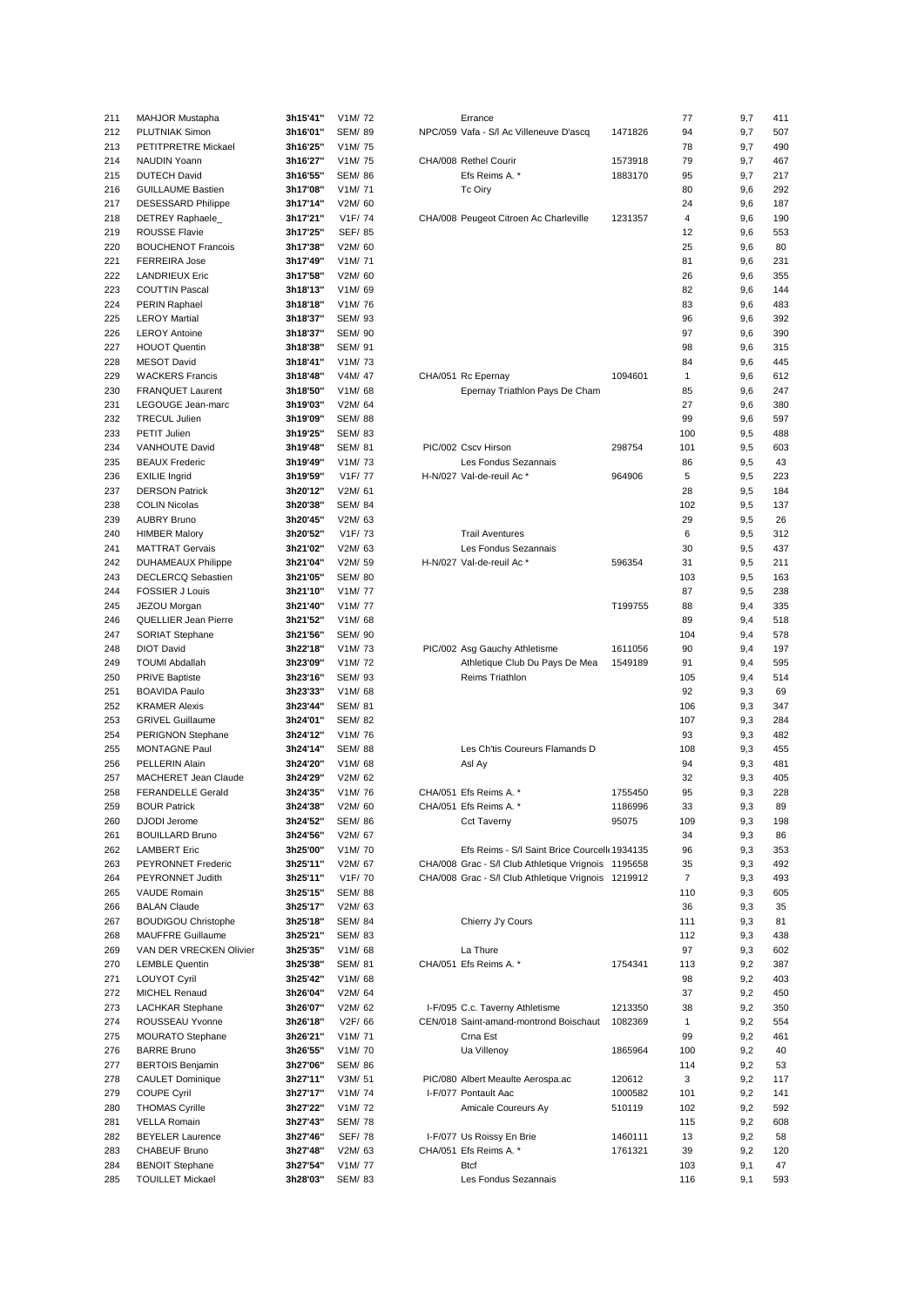| 286 | <b>LIBERT Etienne</b>       | 3h28'24"         | V3M/ 54              |  |
|-----|-----------------------------|------------------|----------------------|--|
| 287 | <b>CLAES Laurent</b>        | 3h28'25"         | V1M/68               |  |
| 288 | LECLECH-MEYER Karen         | 3h28'31"         | V1F/71               |  |
| 289 | <b>CADICI Didier</b>        | 3h29'03"         | V1M/74               |  |
| 290 | <b>SCREVE Gregory</b>       | 3h29'08"         | <b>SEM/ 84</b>       |  |
| 291 | PERON Jean-paul             | 3h29'32"         | V3M/ 57              |  |
| 292 | <b>LARADE Benoit</b>        | 3h29'33"         | V1M/76               |  |
|     |                             |                  |                      |  |
| 293 | <b>SENE Jerome</b>          | 3h29'34"         | V1M/76               |  |
| 294 | LELUE Jean-luc              | 3h29'59"         | V2M/ 63              |  |
| 295 | <b>TOUSSAINT Pascale</b>    | 3h30'00"         | V <sub>2F</sub> /64  |  |
| 296 | <b>LAAGE Thibaut</b>        | 3h30'02"         | <b>SEM/ 92</b>       |  |
| 297 | <b>ETIENNE Arnaud</b>       | 3h30'08"         | V1M/77               |  |
| 298 | <b>DUBOC Geoffroy</b>       | 3h30'57"         | <b>SEM/ 82</b>       |  |
| 299 | DOAN Jean Pierre            | 3h30'59"         | <b>SEM/ 83</b>       |  |
| 300 | <b>MORIN Abel</b>           | 3h31'08"         | V2M/ 66              |  |
| 301 | POSKO Xavier                | 3h31'09"         | V1M/69               |  |
|     |                             |                  |                      |  |
| 302 | NAVARRO Theo                | 3h31'16"         | <b>SEM/ 89</b>       |  |
| 303 | <b>BENARD Bruno</b>         | 3h31'18"         | V1M/70               |  |
| 304 | <b>FOURNIE Francois</b>     | 3h31'26"         | V2M/ 61              |  |
| 305 | <b>DEBRECENI Thomas</b>     | 3h31'38"         | <b>SEM/ 88</b>       |  |
| 306 | <b>CHANGENOT Stephane</b>   | 3h31'42"         | V1M/ 69              |  |
| 307 | <b>COUTELET Annabel</b>     | 3h31'47"         | V <sub>1</sub> F/ 71 |  |
| 308 | <b>AUBRY Stephan</b>        | 3h31'49"         | V1M/70               |  |
| 309 | <b>KEDZIERSKI Benoit</b>    | 3h31'56"         | V1M/76               |  |
| 310 | <b>ANDRE Jean</b>           | 3h31'57"         | V4M/ 47              |  |
| 311 | <b>MEYER Thierry</b>        | 3h32'09"         | V1M/69               |  |
|     |                             | 3h32'13"         |                      |  |
| 312 | <b>BRISSET Gregory</b>      |                  | <b>SEM/ 82</b>       |  |
| 313 | <b>LEFORT Cedric</b>        | 3h32'15"         | <b>SEM/ 80</b>       |  |
| 314 | <b>HANNOTEL Natahlie</b>    | 3h32'30"         | V1F/71               |  |
| 315 | <b>CLOUTIER Sebastien</b>   | 3h32'30"         | V1M/75               |  |
| 316 | <b>FRIGIERI Fabien</b>      | 3h32'34"         | <b>SEM/ 84</b>       |  |
| 317 | <b>CAILLOT Gerald</b>       | 3h32'40"         | V1M/72               |  |
| 318 | <b>MERCOUROFF Nicolas</b>   | 3h32'58"         | V2M/ 63              |  |
| 319 | <b>HEC Sylvain</b>          | 3h33'02"         | V2M/ 61              |  |
| 320 | <b>IBOS Hugues</b>          | 3h33'10"         | V1M/69               |  |
| 321 | <b>IBOS-BLAIN Sandrine</b>  | 3h33'10"         | <b>SEF/78</b>        |  |
|     |                             | 3h33'13"         | V1M/71               |  |
| 322 | <b>LEROY Stephane</b>       |                  |                      |  |
| 323 | <b>FAFCHAMPS Claudine</b>   | 3h33'22"         | V1F/68               |  |
| 324 | <b>BOUSSON Anthony</b>      | 3h33'34"         | V1M/74               |  |
| 325 | <b>BENARD Emeric</b>        | 3h33'44"         | V1M/77               |  |
| 326 | <b>LECIEUX Mylene</b>       | 3h33'48"         | SEF/ 80              |  |
| 327 | <b>MARTIN Etienne</b>       | 3h34'16"         | V1M/68               |  |
| 328 | <b>AVUNDO Eric</b>          | 3h34'50"         | V1M/71               |  |
| 329 | PRUDHOMME Francky           | 3h35'08"         | V1M/70               |  |
| 330 | <b>GOFFREDI Jean Louis</b>  | 3h35'09"         | V2M/ 63              |  |
| 331 | <b>FOURNERON Virginia</b>   | 3h35'10"         | V <sub>1F</sub> / 70 |  |
| 332 | <b>BUARD Thierry</b>        | 3h35'11"         | V2M/ 66              |  |
| 333 | <b>DODEMONT Vincent</b>     | 3h35'16"         | V2M/ 67              |  |
|     | <b>JOULIN Pascal</b>        | 3h35'21"         |                      |  |
| 334 |                             |                  | V2M/ 59              |  |
| 335 | CHAUVEAU Stephanie          | 3h35'23"         | V1F/75               |  |
| 336 | GALEMPOIX Christophe        | 3h35'24"         | <b>SEM/83</b>        |  |
| 337 | <b>BONNARD Stephane</b>     | 3h35'27"         | V1M/75               |  |
| 338 | <b>RENARD Anne Laure</b>    | 3h35'28"         | <b>V1F/77</b>        |  |
|     |                             |                  |                      |  |
| 339 | <b>RENARD Yohan</b>         | 3h35'29" SEM/ 78 |                      |  |
| 340 | MANCEAUX Pierre-marie       | 3h35'29"         | V3M/ 57              |  |
| 341 |                             |                  |                      |  |
|     | <b>RENARD Herve</b>         | 3h35'42"         | V2M/ 67              |  |
| 342 | <b>FIORESE Thomas</b>       | 3h36'06"         | <b>SEM/79</b>        |  |
| 343 | MROCZKOWSKI Christophe      | 3h36'07"         | V1M/70               |  |
| 344 | <b>DAVESNE Thierry</b>      | 3h36'28"         | V1M/68               |  |
| 345 | <b>VERET Clement</b>        | 3h36'38"         | <b>SEM/ 83</b>       |  |
| 346 | <b>BROCHET Louis</b>        | 3h36'52"         | <b>SEM/ 81</b>       |  |
| 347 | <b>BLITEK Alain</b>         | 3h37'01"         | V <sub>2</sub> M/64  |  |
| 348 | <b>MATHON Sebastien</b>     | 3h37'10"         | <b>SEM/ 82</b>       |  |
| 349 | <b>MULDER Sebastien</b>     | 3h37'13"         | V1M/72               |  |
| 350 | NAUDE Yann                  | 3h37'59"         | <b>SEM/78</b>        |  |
| 351 | LEFEBVRE Julien             | 3h38'22"         | V1M/76               |  |
|     |                             |                  |                      |  |
| 352 | <b>GROSPERRIN Guillaume</b> | 3h38'25"         | V1M/77               |  |
| 353 | <b>ADNET Claude</b>         | 3h38'30"         | V2M/ 61              |  |
| 354 | DECUPPER Jean-sebastien     | 3h38'32"         | V1M/73               |  |
| 355 | <b>LANGLOIS Thierry</b>     | 3h38'49"         | V2M/ 63              |  |
| 356 | <b>HOYER Celine</b>         | 3h39'01"         | SEF/ 87              |  |
| 357 | DOCQ Cedric                 | 3h39'28"         | <b>SEM/ 81</b>       |  |
| 358 | <b>AKAABOUN Corinne</b>     | 3h39'29"         | <b>SEF/78</b>        |  |
| 359 | <b>LALLEMAND Benoit</b>     | 3h39'52"         | <b>SEM/ 90</b>       |  |
| 360 | <b>JACQUES Laurent</b>      | 3h39'54"         | V1M/68               |  |

| 286        | <b>LIBERT</b> Etienne       | 3h28'24" | V3M/ 54              |  |                                                    |         | 4              | 9,1 | 396        |
|------------|-----------------------------|----------|----------------------|--|----------------------------------------------------|---------|----------------|-----|------------|
| 287        | <b>CLAES Laurent</b>        | 3h28'25" | V1M/68               |  | La Cave Qui Court                                  |         | 104            | 9,1 | 135        |
| 288        | LECLECH-MEYER Karen         | 3h28'31" | V <sub>1</sub> F/ 71 |  | I-F/095 Ea Cergy Pontoise Athletisme *             | 1460765 | 8              | 9,1 | 370        |
| 289        | <b>CADICI Didier</b>        | 3h29'03" | V1M/74               |  | <b>Foulees Muizonnaises</b>                        |         | 105            | 9,1 | 113        |
| 290        | <b>SCREVE Gregory</b>       | 3h29'08" | <b>SEM/ 84</b>       |  | NPC/062 Us Biache-saint-vaast                      | 1718995 | 117            | 9,1 | 566        |
|            |                             |          |                      |  |                                                    |         |                |     |            |
| 291        | PERON Jean-paul             | 3h29'32" | V3M/ 57              |  | CHA/051 Efs Reims A. *                             | 1485396 | 5              | 9,1 | 484        |
| 292        | <b>LARADE Benoit</b>        | 3h29'33" | V1M/76               |  |                                                    |         | 106            | 9,1 | 358        |
| 293        | <b>SENE Jerome</b>          | 3h29'34" | V1M/76               |  |                                                    |         | 107            | 9,1 | 568        |
| 294        | LELUE Jean-luc              | 3h29'59" | V2M/ 63              |  |                                                    |         | 40             | 9,1 | 386        |
| 295        | <b>TOUSSAINT Pascale</b>    | 3h30'00" | V2F/ 64              |  | CHA/051 Asptt Chalons-en-champagne                 | 315599  | 2              | 9,1 | 596        |
| 296        | <b>LAAGE Thibaut</b>        | 3h30'02" | <b>SEM/ 92</b>       |  | CHA/051 Efs Reims A. *                             | 1809091 | 118            | 9,1 | 349        |
| 297        | <b>ETIENNE Arnaud</b>       | 3h30'08" | V1M/77               |  |                                                    |         | 108            | 9,1 | 221        |
| 298        | <b>DUBOC Geoffroy</b>       | 3h30'57" | <b>SEM/ 82</b>       |  | H-N/076 Us Forgionne A                             | 1614095 | 119            | 9,0 | 206        |
|            |                             |          |                      |  |                                                    |         |                |     |            |
| 299        | DOAN Jean Pierre            | 3h30'59" | <b>SEM/ 83</b>       |  |                                                    |         | 120            | 9,0 | 199        |
| 300        | <b>MORIN Abel</b>           | 3h31'08" | V2M/ 66              |  |                                                    |         | 41             | 9,0 | 457        |
| 301        | POSKO Xavier                | 3h31'09" | V1M/69               |  | PIC/060 Us Crepy-en-valois                         | 808478  | 109            | 9,0 | 509        |
| 302        | NAVARRO Theo                | 3h31'16" | <b>SEM/ 89</b>       |  |                                                    |         | 121            | 9,0 | 469        |
| 303        | <b>BENARD Bruno</b>         | 3h31'18" | V1M/70               |  |                                                    |         | 110            | 9,0 | 45         |
| 304        | <b>FOURNIE Francois</b>     | 3h31'26" | V2M/ 61              |  |                                                    |         | 42             | 9,0 | 241        |
| 305        | <b>DEBRECENI Thomas</b>     | 3h31'38" | <b>SEM/ 88</b>       |  | Epernay Triathlon                                  |         | 122            | 9,0 | 158        |
|            |                             |          |                      |  |                                                    |         |                |     |            |
| 306        | <b>CHANGENOT Stephane</b>   | 3h31'42" | V1M/69               |  |                                                    |         | 111            | 9,0 | 122        |
| 307        | <b>COUTELET Annabel</b>     | 3h31'47" | V <sub>1</sub> F/ 71 |  | CHA/051 Co Champagne Aa *                          | 1661913 | 9              | 9,0 | 143        |
| 308        | <b>AUBRY Stephan</b>        | 3h31'49" | V1M/70               |  | Kronos Tri                                         |         | 112            | 9,0 | 27         |
| 309        | <b>KEDZIERSKI Benoit</b>    | 3h31'56" | V1M/76               |  | Cave Qui Court                                     |         | 113            | 9,0 | 345        |
| 310        | ANDRE Jean                  | 3h31'57" | V4M/47               |  | CHA/051 Errance Reims Europe Club                  | 1812603 | $\overline{2}$ | 9,0 | 22         |
| 311        | <b>MEYER Thierry</b>        | 3h32'09" | V1M/69               |  |                                                    |         | 114            | 9,0 | 449        |
| 312        | <b>BRISSET Gregory</b>      | 3h32'13" | <b>SEM/82</b>        |  |                                                    |         | 123            | 9,0 | 99         |
|            |                             |          |                      |  |                                                    |         |                |     |            |
| 313        | <b>LEFORT Cedric</b>        | 3h32'15" | <b>SEM/ 80</b>       |  | Asm Reims                                          |         | 124            | 9,0 | 379        |
| 314        | <b>HANNOTEL Natahlie</b>    | 3h32'30" | V <sub>1</sub> F/ 71 |  | <b>Touquet Trail Nature</b>                        | 1188964 | 10             | 9,0 | 300        |
| 315        | <b>CLOUTIER Sebastien</b>   | 3h32'30" | V1M/75               |  | CHA/008 Us Cheminots Nouvion Sur Meuse 1371834     |         | 115            | 9,0 | 136        |
| 316        | <b>FRIGIERI Fabien</b>      | 3h32'34" | <b>SEM/ 84</b>       |  |                                                    |         | 125            | 8,9 | 251        |
| 317        | <b>CAILLOT Gerald</b>       | 3h32'40" | V1M/72               |  |                                                    |         | 116            | 8,9 | 114        |
| 318        | <b>MERCOUROFF Nicolas</b>   | 3h32'58" | V2M/ 63              |  | I-F/094 Asphalte 94                                | 1581752 | 43             | 8,9 | 444        |
| 319        | <b>HEC Sylvain</b>          | 3h33'02" | V2M/ 61              |  | Chierry J'y Cours                                  | T198559 | 44             | 8,9 | 306        |
|            |                             | 3h33'10" | V1M/69               |  | H-N/027 Val-de-reuil Ac*                           |         | 117            |     |            |
| 320        | <b>IBOS Hugues</b>          |          |                      |  |                                                    | 1098115 |                | 8,9 | 321        |
| 321        | IBOS-BLAIN Sandrine         | 3h33'10" | SEF/ 78              |  | H-N/027 Val-de-reuil Ac*                           | 1080293 | 14             | 8,9 | 322        |
| 322        | <b>LEROY Stephane</b>       | 3h33'13" | V1M/71               |  |                                                    |         | 118            | 8,9 | 391        |
| 323        | <b>FAFCHAMPS Claudine</b>   | 3h33'22" | V1F/68               |  | La Cave Qui Court                                  |         | 11             | 8,9 | 224        |
| 324        | <b>BOUSSON Anthony</b>      | 3h33'34" | V1M/74               |  | CHA/008 Us Cheminots Nouvion Sur Meuse 626144      |         | 119            | 8,9 | 93         |
| 325        | <b>BENARD Emeric</b>        | 3h33'44" | V1M/77               |  |                                                    |         | 120            | 8,9 | 46         |
| 326        | <b>LECIEUX Mylene</b>       | 3h33'48" | SEF/ 80              |  | <b>Cs Provins Athletisme</b>                       | 1212118 | 15             | 8,9 | 369        |
|            |                             | 3h34'16" |                      |  | PIC/002 Cscv Hirson                                |         |                |     | 429        |
| 327        | <b>MARTIN Etienne</b>       |          | V1M/68               |  |                                                    | 1549362 | 121            | 8,9 |            |
| 328        | <b>AVUNDO Eric</b>          | 3h34'50" | V1M/71               |  |                                                    |         | 122            | 8,9 | 28         |
| 329        | PRUDHOMME Francky           | 3h35'08" | V1M/70               |  | NPC/062 Courir Dans Le Lumbrois                    | 1826588 | 123            | 8,8 | 516        |
| 330        | <b>GOFFREDI Jean Louis</b>  | 3h35'09" | V2M/ 63              |  |                                                    |         | 45             | 8,8 | 269        |
| 331        | FOURNERON Virginia          | 3h35'10" | V <sub>1F</sub> / 70 |  | I-F/077 Marne Et Gondoire Athletisme               | 1355036 | 12             | 8,8 | 240        |
| 332        | <b>BUARD Thierry</b>        | 3h35'11" | V2M/ 66              |  | I-F/077 Marne Et Gondoire Athletisme               | 1077088 | 46             | 8,8 | 107        |
| 333        | <b>DODEMONT Vincent</b>     | 3h35'16" | V2M/ 67              |  | Capnrb / Cave Qui Court                            |         | 47             | 8,8 | 201        |
| 334        | <b>JOULIN Pascal</b>        | 3h35'21" | V2M/ 59              |  | Macadam 77                                         |         | 48             | 8,8 | 340        |
|            |                             |          |                      |  |                                                    |         |                |     |            |
| 335        | CHAUVEAU Stephanie          | 3h35'23" | V <sub>1</sub> F/ 75 |  | Macadam 77                                         |         | 13             | 8,8 | 130        |
| 336        | <b>GALEMPOIX Christophe</b> | 3h35'24" | <b>SEM/83</b>        |  |                                                    |         | 126            | 8,8 | 256        |
| 337        | <b>BONNARD Stephane</b>     | 3h35'27" | V1M/75               |  | Jsfg Co                                            |         | 124            | 8,8 | 78         |
| <b>338</b> | <b>RENARD Anne Laure</b>    | 3h35'28" | V <sub>1</sub> F/77  |  |                                                    |         | $\sqrt{14}$    | 8,8 | <b>531</b> |
| 339        | <b>RENARD Yohan</b>         | 3h35'29" | <b>SEM/ 78</b>       |  |                                                    |         | 127            | 8,8 | 532        |
| 340        | MANCEAUX Pierre-marie       | 3h35'29" | V3M/ 57              |  | CHA/051 Efs Reims A. *                             | 1367332 | 6              | 8,8 | 418        |
| 341        | <b>RENARD Herve</b>         | 3h35'42" | V2M/ 67              |  |                                                    |         | 49             | 8,8 | 533        |
| 342        | <b>FIORESE Thomas</b>       | 3h36'06" | <b>SEM/79</b>        |  |                                                    |         | 128            | 8,8 | 233        |
|            |                             |          |                      |  |                                                    |         |                |     |            |
| 343        | MROCZKOWSKI Christophe      | 3h36'07" | V1M/70               |  |                                                    |         | 125            | 8,8 | 463        |
| 344        | <b>DAVESNE Thierry</b>      | 3h36'28" | V1M/68               |  |                                                    |         | 126            | 8,8 | 152        |
| 345        | <b>VERET Clement</b>        | 3h36'38" | <b>SEM/83</b>        |  |                                                    |         | 129            | 8,8 | 609        |
| 346        | <b>BROCHET Louis</b>        | 3h36'52" | SEM/ 81              |  |                                                    |         | 130            | 8,8 | 103        |
| 347        | <b>BLITEK Alain</b>         | 3h37'01" | V <sub>2</sub> M/64  |  | <b>Footing Loisir Guignicourtois</b>               |         | 50             | 8,8 | 66         |
| 348        | <b>MATHON Sebastien</b>     | 3h37'10" | <b>SEM/ 82</b>       |  |                                                    |         | 131            | 8,8 | 436        |
|            | <b>MULDER Sebastien</b>     | 3h37'13" | V1M/72               |  |                                                    |         |                | 8,8 |            |
| 349        |                             |          |                      |  |                                                    |         | 127            |     | 464        |
| 350        | NAUDE Yann                  | 3h37'59" | <b>SEM/78</b>        |  |                                                    |         | 132            | 8,7 | 466        |
| 351        | LEFEBVRE Julien             | 3h38'22" | V1M/76               |  | Faw                                                |         | 128            | 8,7 | 375        |
| 352        | <b>GROSPERRIN Guillaume</b> | 3h38'25" | V1M/77               |  | <b>CEN/041 Generation Trail Blois</b>              | 1708848 | 129            | 8,7 | 286        |
| 353        | <b>ADNET Claude</b>         | 3h38'30" | V2M/ 61              |  |                                                    |         | 51             | 8,7 | 12         |
| 354        | DECUPPER Jean-sebastien     | 3h38'32" | V1M/73               |  | Cd Lumbrois                                        |         | 130            | 8,7 | 165        |
| 355        | <b>LANGLOIS Thierry</b>     | 3h38'49" | V2M/ 63              |  |                                                    |         | 52             | 8,7 | 357        |
|            |                             |          |                      |  |                                                    |         |                |     |            |
| 356        | <b>HOYER Celine</b>         | 3h39'01" | SEF/ 87              |  | PIC/002 Asg Gauchy Athletisme                      | 1812075 | 16             | 8,7 | 316        |
| 357        | DOCQ Cedric                 | 3h39'28" | <b>SEM/ 81</b>       |  | CHA/051 Efs Reims - S/I Es Vitry Les Reims 1781018 |         | 133            | 8,7 | 200        |
| 358        | <b>AKAABOUN Corinne</b>     | 3h39'29" | SEF/ 78              |  | Asptt Cap 51                                       |         | 17             | 8,7 | 17         |
| 359        | <b>LALLEMAND Benoit</b>     | 3h39'52" | SEM/ 90              |  |                                                    |         | 134            | 8,7 | 352        |
| 360        | <b>JACQUES Laurent</b>      | 3h39'54" | V1M/68               |  |                                                    |         | 131            | 8,6 | 328        |
|            |                             |          |                      |  |                                                    |         |                |     |            |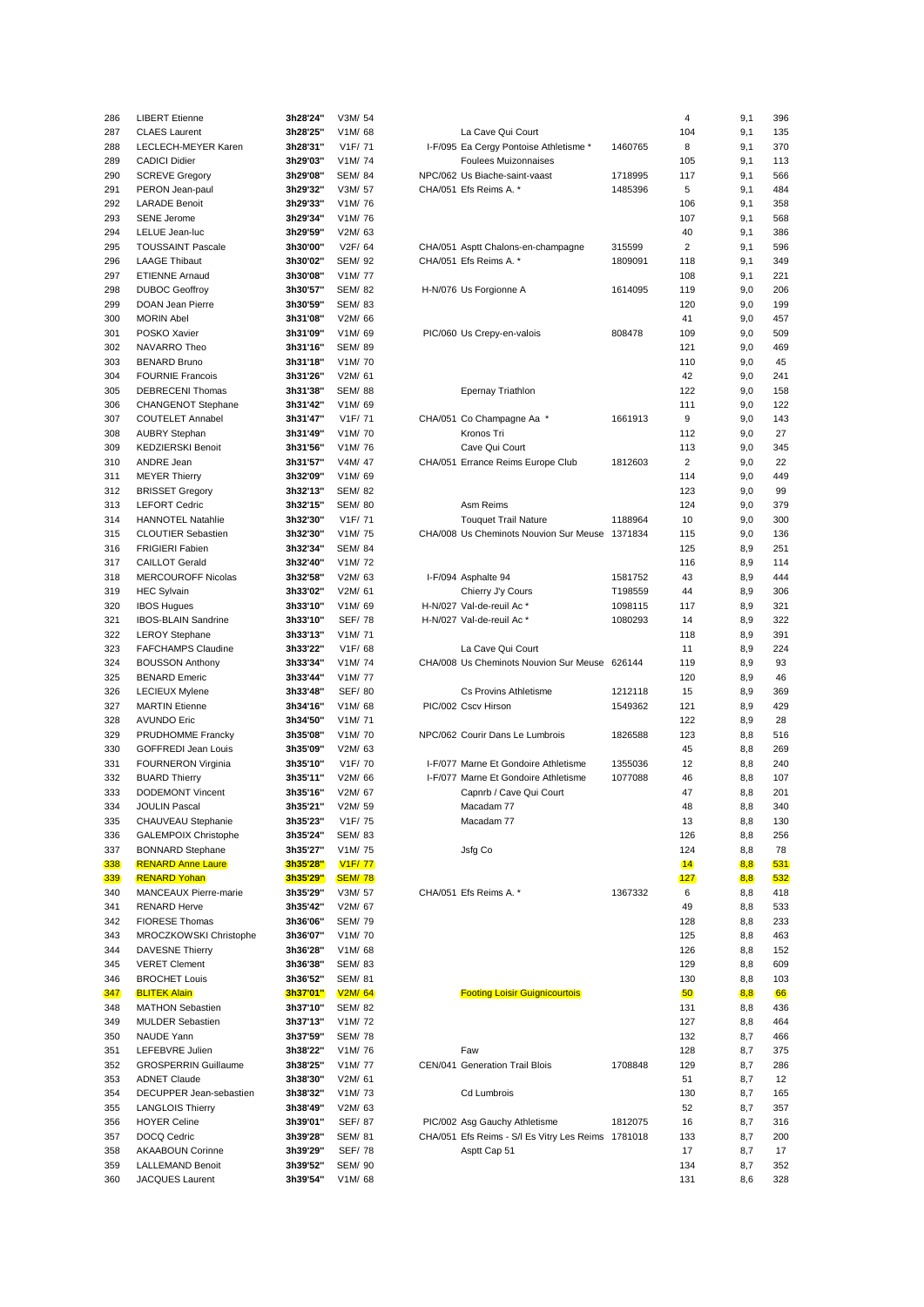| 361        | SIVRET Jean-claude        | 3h40'22" | V2M/ 66              |  |                                                      |         | 53             | 8,6        | 575       |
|------------|---------------------------|----------|----------------------|--|------------------------------------------------------|---------|----------------|------------|-----------|
| 362        | <b>COZETTE Maryline</b>   | 3h40'22" | V2F/ 67              |  |                                                      |         | 3              | 8,6        | 145       |
|            |                           | 3h40'34" |                      |  |                                                      | 0070166 |                |            |           |
| 363        | <b>NAUDIN Gwenaelle</b>   |          | V1F/73               |  | Reims Triathlon                                      |         | 15             | 8,6        | 468       |
| 364        | DUQUESNOY Xavier          | 3h40'47" | V2M/ 63              |  | Ajcf Frelingen                                       |         | 54             | 8,6        | 216       |
| 365        | <b>BAILLY Aurelie</b>     | 3h40'56" | V <sub>1</sub> F/ 77 |  | Cd Lumbrois                                          |         | 16             | 8,6        | 33        |
| 366        | <b>BOILEAU Stephane</b>   | 3h41'00" | V1M/71               |  | Hermon'run                                           |         | 132            | 8,6        | 72        |
| 367        | <b>JACQUEMIN Pascal</b>   | 3h41'08" | V2M/ 61              |  |                                                      |         | 55             | 8,6        | 326       |
| 368        | <b>RENARD Julien</b>      | 3h41'17" | V1M/76               |  | Team Trail 62                                        |         | 133            | 8,6        | 530       |
| 369        | <b>DELATTRE Guillaume</b> | 3h41'17" | <b>SEM/ 86</b>       |  |                                                      |         | 135            | 8,6        | 171       |
| 370        | PIERLOT Clement           | 3h41'47" | <b>SEM/ 80</b>       |  | <b>Epernay Triathlon</b>                             |         | 136            | 8,6        | 496       |
| 371        | <b>BERTUCCHI Lionel</b>   | 3h41'57" | V2M/ 64              |  | Chierry J'y Cours                                    |         | 56             | 8,6        | 55        |
| 372        | ESTEVES Jean-marc         | 3h41'57" | V2M/ 63              |  | Chierry J'y Cours                                    |         | 57             | 8,6        | 220       |
| 373        | <b>BAILLY Jerome</b>      | 3h41'58" | V1M/77               |  | Cd Lumbrois                                          |         | 134            | 8,6        | 32        |
| 374        | <b>GOGNIES David</b>      | 3h41'59" | V1M/69               |  | CHA/051 Dac Reims*                                   | 1558625 | 135            | 8,6        | 270       |
| 375        | <b>JACQUES Patrice</b>    | 3h41'59" | V1M/73               |  |                                                      |         | 136            | 8,6        | 327       |
| 376        | BIZZOCCHI Isabelle        | 3h42'09" | V1F/75               |  |                                                      |         | 17             | 8,6        | 63        |
|            |                           |          |                      |  |                                                      |         |                |            |           |
| 377        | <b>FOURNIER Frederic</b>  | 3h42'19" | V2M/ 66              |  | Reims Triathlon                                      |         | 58             | 8,6        | 242       |
| 378        | <b>TREUIL Emeline</b>     | 3h42'19" | SEF/ 93              |  |                                                      |         | 18             | 8,6        | 628       |
| 379        | <b>LAMBOTIN Pascal</b>    | 3h42'30" | V2M/ 63              |  | PIC/080 Montdidier Athletix                          | 1235896 | 59             | 8,5        | 354       |
| 380        | <b>STEVENART Michel</b>   | 3h43'05" | V2M/ 61              |  | NPC/062 Courir Dans Le Lumbrois                      | 1210805 | 60             | 8,5        | 580       |
| 381        | <b>BOUTINEAU Ludivine</b> | 3h43'33" | SEF/ 80              |  | Asptt                                                | 4040237 | 19             | 8,5        | 95        |
| 382        | <b>GODARD Nathalie</b>    | 3h43'40" | V1F/75               |  | CHA/010 Association Sportive Du Foyer                | 1625671 | 18             | 8,5        | 267       |
| 383        | <b>JANIW Daniel</b>       | 3h43'40" | V2M/ 66              |  | CHA/051 Asptt Chalons-en-champagne                   | 127077  | 61             | 8,5        | 329       |
| 384        | <b>GOFFIN Anthony</b>     | 3h43'45" | <b>SEM/ 85</b>       |  |                                                      |         | 137            | 8,5        | 268       |
| 385        | <b>LAVRIC Franck</b>      | 3h44'03" | V1M/69               |  |                                                      |         | 137            | 8,5        | 364       |
| 386        | <b>JOLY Gilbert</b>       | 3h44'08" | V1M/68               |  | <b>Cd Lumbrois</b>                                   |         | 138            | 8,5        | 337       |
| 387        | <b>GARNIER Samuel</b>     | 3h44'26" | <b>SEM/ 83</b>       |  | CHA/051 Asptt Chalons-en-champagne                   | 1650660 | 138            | 8,5        | 259       |
| 388        | <b>LETAIEF Ausni</b>      | 3h44'30" | V1M/77               |  |                                                      |         | 139            | 8,5        | 395       |
| 389        | <b>MAIGROT Eddie</b>      | 3h44'30" | V1M/72               |  |                                                      |         | 140            | 8,5        | 412       |
| 390        | <b>BOULTON Philippe</b>   | 3h44'33" | V1M/68               |  | La Cave Qui Court                                    |         | 141            | 8,5        | 87        |
| 391        | <b>GADRET Christophe</b>  | 3h44'40" | V1M/74               |  |                                                      |         | 142            | 8,5        | 254       |
| 392        | <b>ZELE Yves</b>          | 3h44'45" | V4M/46               |  | I-F/078 Asca Peugeot Poissy                          | 426027  | 3              | 8,5        | 620       |
| 393        | <b>DRAPIER Didier</b>     | 3h44'56" | V2M/ 65              |  | Cap 21                                               |         | 62             | 8,5        | 203       |
| 394        | <b>CHOLLEY Gaetan</b>     | 3h45'04" | <b>SEM/ 90</b>       |  | <b>Footing Loisir Guignicourtois</b>                 |         | <b>139</b>     | 8,5        | 133       |
| 395        | <b>MIOT Nicolas</b>       | 3h45'04" |                      |  |                                                      | A85883C | 143            |            | 453       |
|            |                           |          | V1M/73               |  |                                                      |         |                | 8,5        |           |
| 396        | <b>SMETS Philippe</b>     | 3h45'17" | V1M/74               |  | Les Foulees Muizonnaises                             |         | 144            | 8,4        | 577       |
| 397        | <b>DEMOGET Valerie</b>    | 3h45'30" | V2F/ 64              |  |                                                      |         | 4              | 8,4        | 179       |
| 398        | <b>MICHEL Nicolas</b>     | 3h46'08" | <b>SEM/ 80</b>       |  |                                                      |         | 140            | 8,4        | 451       |
| 399        | <b>BROUART Francis</b>    | 3h46'08" | V2M/ 63              |  |                                                      |         | 63             | 8,4        | 104       |
| 400        | <b>MORIN Sylvie</b>       | 3h46'14" | SEF/ 85              |  | CEN/018 Sancerre Running                             | 1861047 | 20             | 8,4        | 458       |
| 401        | MEUNIER Jean-luc          | 3h46'37" | V1M/69               |  | CHA/051 Asptt Chalons-en-champagne                   | 1574202 | 145            | 8,4        | 447       |
| 402        | <b>ROBERT Lucas</b>       | 3h46'45" | ESM/ 97              |  | Rcvo                                                 |         | $\overline{2}$ | 8,4        | 542       |
| 403        | <b>DAREL</b> Isabelle     | 3h47'08" | V <sub>2F</sub> /64  |  | I-F/077 Fontenay Tresigny                            | 596036  | 5              | 8,4        | 150       |
| 404        | <b>PRIEUX Nathalie</b>    | 3h47'08" | V2F/ 67              |  |                                                      |         | 6              | 8,4        | 513       |
| 405        | <b>BRIATTA Jules</b>      | 3h47'47" | <b>SEM/ 90</b>       |  |                                                      |         | 141            | 8,4        | 97        |
| 406        | NICOLAS Veromanitra       | 3h47'48" | V2F/ 66              |  | <b>Trail Aventures</b>                               |         | 7              | 8,3        | 470       |
| 407        | <b>GUIHOT Sandy</b>       | 3h47'49" | SEF/ 79              |  | CHA/051 Athletisme Club Vitryat                      | 1428431 | 21             | 8,3        | 291       |
| 408        | <b>BOUR Sylvia</b>        | 3h47'49" | <b>SEF/78</b>        |  | CHA/051 Athletisme Club Vitryat                      | 1448646 | 22             | 8,3        | 88        |
| 409        | <b>MARIE</b> Isabelle     | 3h47'58" | V <sub>2F</sub> /63  |  | CHA/051 Efs Reims - S/I Saint Brice Courcell 1019077 |         | 8              | 8,3        | 427       |
| 410        | <b>VAUTRIN Christophe</b> | 3h48'23" | V1M/72               |  |                                                      |         | 146            | 8,3        | 607       |
| 411        | LE GOFF Virgile           | 3h48'23" | V1M/72               |  |                                                      |         | 147            | 8,3        | 366       |
| 412        | PETIT-GATS Alexis         | 3h48'23" | V1M/72               |  |                                                      |         | 148            | 8,3        | 489       |
| 413        | <b>GUILLEMIN Stephane</b> | 3h48'25" | V1M/76               |  |                                                      |         | 149            | 8,3        | 293       |
|            | <b>CABARTIER Patrice</b>  | 3h48'28" | V1M/71               |  | Les Fondus Sezannais                                 |         |                |            |           |
| 414<br>415 | <b>BERTIER Benoit</b>     | 3h48'33" | V2M/ 66              |  | A.j.c.f. Frelinghien                                 |         | 150<br>64      | 8,3<br>8,3 | 109<br>51 |
|            |                           |          |                      |  |                                                      |         |                |            |           |
| 416        | <b>HALLUIN David</b>      | 3h48'49" | V2M/ 66              |  |                                                      |         | 65             | 8,3        | 299       |
| 417        | <b>METET Mickael</b>      | 3h48'58" | <b>SEM/ 82</b>       |  |                                                      |         | 142            | 8,3        | 446       |
| 418        | PATOUIX Isabelle          | 3h49'15" | V1F/74               |  | Association Sportive Agnetz At                       | 1594101 | 19             | 8,3        | 480       |
| 419        | <b>ADLOFF Stephane</b>    | 3h49'21" | V1M/71               |  |                                                      |         | 151            | 8,3        | 11        |
| 420        | <b>REBEYROL Philippe</b>  | 3h49'37" | V1M/74               |  | I-F/091 Essonne A - S/I La Postillonne Long 1393115  |         | 152            | 8,3        | 525       |
| 421        | <b>HERMANT Philippe</b>   | 3h50'01" | V2M/ 65              |  | Les Pas Presses                                      |         | 66             | 8,3        | 310       |
| 422        | <b>DIDIER Eric</b>        | 3h50'11" | V3M/ 57              |  | Asptt Chalons En Champagne                           | 4042083 | 7              | 8,3        | 194       |
| 423        | SMARDZEWSKI Florent       | 3h50'12" | SEM/ 94              |  | Les Pas Presses                                      |         | 143            | 8,3        | 576       |
| 424        | <b>BERTELOOT Thierry</b>  | 3h50'17" | V2M/ 62              |  | Longuenesse Nature Aventure                          |         | 67             | 8,3        | 50        |
| 425        | <b>BLARY Lucie</b>        | 3h50'17" | SEF/ 87              |  |                                                      |         | 23             | 8,3        | 65        |
| 426        | <b>GEORGET Philippe</b>   | 3h50'46" | V2M/ 63              |  | CEN/018 Sancerre Running                             | 1457110 | 68             | 8,2        | 262       |
| 427        | CAZAU Richard             | 3h50'52" | V3M/ 50              |  |                                                      |         | 8              | 8,2        | 118       |
| 428        | <b>FONCK Laurent</b>      | 3h51'03" | V1M/73               |  | CHA/051 Co Champagne Aa *                            | 1835915 | 153            | 8,2        | 235       |
| 429        | ROUSSEAUX Florent         | 3h51'03" | V1M/70               |  | CHA/051 Co Champagne Aa *                            | 1832082 | 154            | 8,2        | 556       |
| 430        | <b>AYMARD Stephane</b>    | 3h51'46" | V1M/71               |  |                                                      |         | 155            | 8,2        | 29        |
| 431        | MAES Luc                  | 3h51'56" | V2M/ 62              |  | Jchsh                                                |         | 69             | 8,2        | 409       |
| 432        | SIMON Jean-laurent        | 3h51'57" | V2M/ 66              |  | Jchsh                                                |         | 70             | 8,2        | 573       |
| 433        | <b>JESIERSKI Nicolas</b>  | 3h52'17" | <b>SEM/ 81</b>       |  |                                                      |         | 144            | 8,2        | 333       |
| 434        | NICOLE David              | 3h53'08" | V1M/68               |  | CEN/018 Saint-amand-montrond Boischaut               | 1595186 | 156            | 8,2        | 471       |
| 435        | PETRISOT Sebastien        | 3h54'26" | <b>SEM/ 88</b>       |  |                                                      |         | 145            | 8,1        | 491       |
|            |                           |          |                      |  |                                                      |         |                |            |           |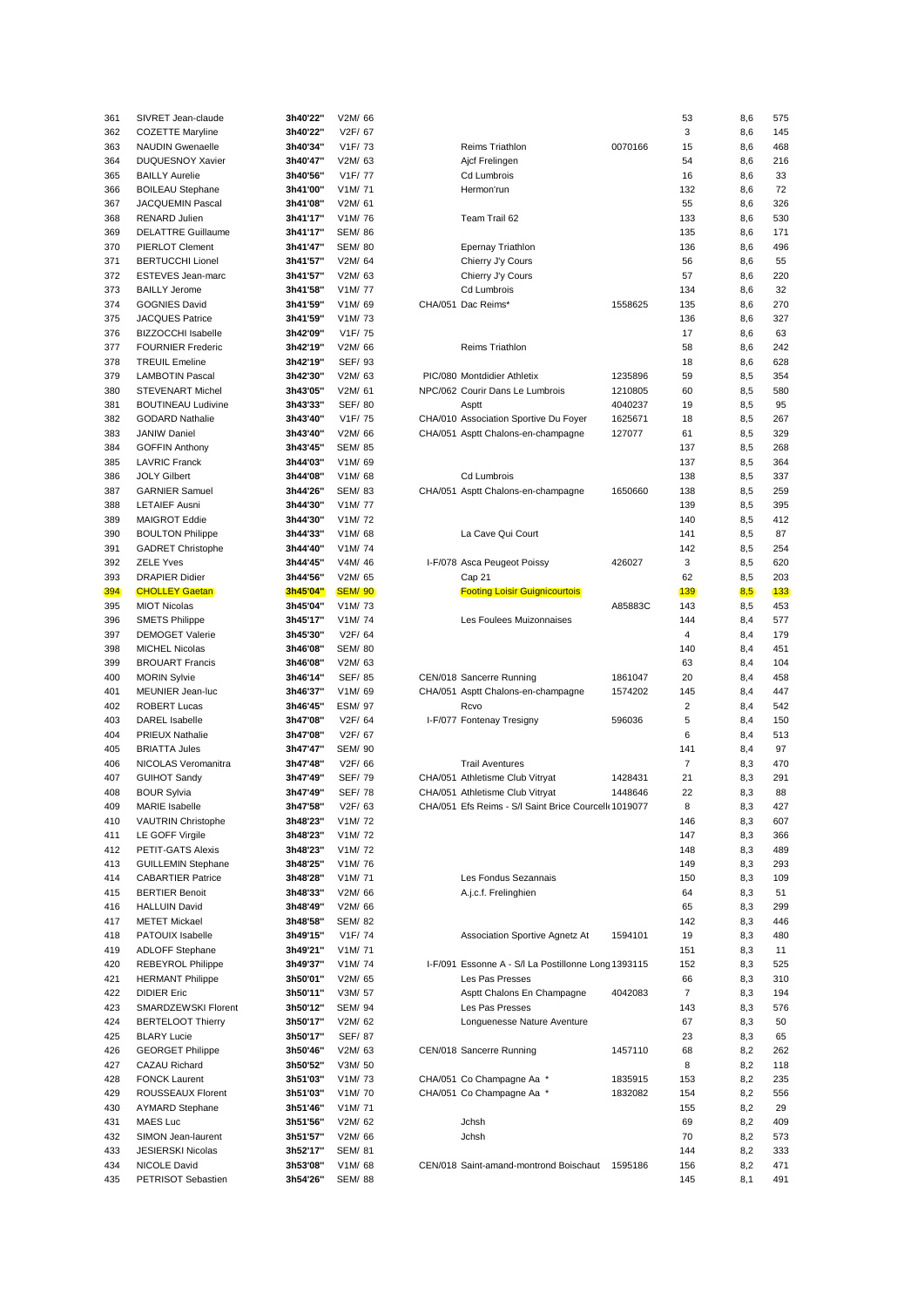| 436 | <b>POURCELET Francoise</b> | 3h54'32"             | V <sub>1</sub> F/72  |  | Les Pas Presses                             |         | 20  | 8,1 | 512 |
|-----|----------------------------|----------------------|----------------------|--|---------------------------------------------|---------|-----|-----|-----|
| 437 | <b>SARTORI Rinaldo</b>     | 3h54'37"             | <b>SEM/ 86</b>       |  |                                             |         | 146 | 8,1 | 562 |
| 438 | <b>BRUSON Stephane</b>     | 3h54'37"             | <b>SEM/ 84</b>       |  |                                             |         | 147 | 8,1 | 106 |
| 439 | POIREL Romain              | 3h54'43"             | V1M/73               |  | Les Fondus Sezannais                        |         | 157 | 8,1 | 508 |
| 440 | <b>MEESSEN Claudine</b>    | 3h55'12"             | V1F/76               |  | Cave Qui Court                              |         | 21  |     | 442 |
|     |                            |                      |                      |  |                                             |         |     | 8,1 |     |
| 441 | <b>CORNUT Dimitry</b>      | 3h55'37"             | V1M/74               |  |                                             |         | 158 | 8,1 | 623 |
| 442 | <b>DAISOMONT Didier</b>    | 3h55'52"             | V2M/ 67              |  | Jc Ham/heure                                |         | 71  | 8,1 | 147 |
| 443 | <b>MATHET Laurence</b>     | 3h55'52"             | V1F/71               |  | Jc Ham/heure                                |         | 22  | 8,1 | 435 |
| 444 | <b>BRIY Olivier</b>        | 3h56'07"             | V1M/72               |  |                                             |         | 159 | 8,1 | 101 |
| 445 | LECLERC Jonathan           | 3h56'07"             | <b>SEM/ 82</b>       |  |                                             |         | 148 | 8,1 | 371 |
| 446 | JEANNEL Jeremy             | 3h56'09"             | <b>SEM/ 82</b>       |  |                                             |         | 149 | 8,1 | 332 |
| 447 | PACAUX Christophe          | 3h56'27"             | V2M/ 64              |  | Ajcf                                        |         | 72  | 8,0 | 477 |
| 448 | DA SILVA DIAS Fernando     | 3h57'03"             | V1M/73               |  |                                             |         | 160 | 8,0 | 146 |
| 449 | MOUSSOUS Frederic          | 3h57'14"             | V1M/71               |  | I-F/077 Fontenay Tresigny                   | 1511124 | 161 | 8,0 | 462 |
| 450 | <b>BLOT Anne-flore</b>     | 3h57'26"             | V <sub>1F</sub> / 71 |  | NPC/059 Dsa - S/I Fechain Athletique Club   | 1052004 | 23  | 8,0 | 67  |
| 451 | <b>RIBOURG Philippe</b>    | 3h57'59"             | V2M/ 67              |  |                                             |         | 73  | 8,0 | 536 |
|     |                            |                      |                      |  |                                             |         | 162 |     |     |
| 452 | <b>FARARD Olivier</b>      | 3h58'06"             | V1M/75               |  | <b>Rc Dormans</b>                           |         |     | 8,0 | 225 |
| 453 | <b>MEYBECK Agnes</b>       | 3h58'40"             | V1F/70               |  |                                             |         | 24  | 8,0 | 448 |
| 454 | DE SOUSA Marie-lise        | 3h58'43"             | V2F/ 66              |  | I-F/094 Vie Au Grand Air De St Maur         | 276863  | 9   | 8,0 | 156 |
| 455 | AGRAPART Jean              | 3h59'15"             | V3M/49               |  | Les Fondus Sezannais                        |         | 9   | 7,9 | 16  |
| 456 | <b>REMEN Philippe</b>      | 3h59'15"             | V2M/ 67              |  | CHA/051 Efs Reims A. *                      | 1563709 | 74  | 7,9 | 528 |
| 457 | <b>MACQUET Benoit</b>      | 4h00'14"             | V1M/73               |  | Errance Reims Europe Club                   | 1124230 | 163 | 7,9 | 408 |
| 458 | <b>DUHANT Ingrid</b>       | 4h00'25"             | V1F/72               |  |                                             |         | 25  | 7,9 | 212 |
| 459 | <b>BOBO Karine</b>         | 4h00'32"             | V1F/73               |  |                                             |         | 26  | 7,9 | 70  |
| 460 | <b>HUSSONNOIS Maelle</b>   | 4h00'32"             | <b>SEF/89</b>        |  |                                             |         | 24  | 7,9 | 320 |
| 461 | ROESCH Isabelle            | 4h00'52"             | V1F/75               |  | Efs Reims A. *                              | 1866128 | 27  | 7,9 | 546 |
| 462 | <b>ROESCH Laurent</b>      | 4h01'03"             | V1M/70               |  |                                             |         | 164 | 7,9 | 545 |
|     |                            |                      |                      |  |                                             |         |     |     |     |
| 463 | <b>BOUDIN Cyril</b>        | 4h01'19"             | V1M/72               |  | Les Fondus Sezannais                        |         | 165 | 7,9 | 82  |
| 464 | <b>TESTE Patrice</b>       | 4h01'28"             | V1M/77               |  |                                             |         | 166 | 7,9 | 589 |
| 465 | <b>MANGENOT Eric</b>       | 4h01'41"             | V2M/ 65              |  | Crna-est                                    |         | 75  | 7,9 | 420 |
| 466 | <b>ROLLET Mickael</b>      | 4h01'53"             | <b>SEM/ 87</b>       |  | Chierry J'y Cours                           |         | 150 | 7,9 | 547 |
| 467 | PHILIPPE Michel            | 4h02'00"             | V2M/ 63              |  | K Raid Ardennes                             | 1898312 | 76  | 7,9 | 495 |
| 468 | <b>DEJONGHE Aurelie</b>    | 4h02'07"             | SEF/ 84              |  | Com'in Tri                                  |         | 25  | 7,9 | 169 |
| 469 | YADEL Abderrahmane         | 4h02'14"             | V1M/69               |  | PIC/060 Association Sportive Agnetz At      | 1520441 | 167 | 7,9 | 619 |
| 470 | ZIGANTE Greg               | 4h03'05"             | <b>SEM/ 80</b>       |  |                                             |         | 151 | 7,8 | 621 |
| 471 | DEREGNAUCOURT Eric         | 4h03'18"             | V1M/71               |  |                                             |         | 168 | 7,8 | 183 |
| 472 | <b>BALESTAN Isabelle</b>   | 4h03'18"             | V1F/68               |  | PIC/080 Montdidier Athletix                 | 1235917 | 28  | 7,8 | 36  |
| 473 | <b>BETERMIN Dominique</b>  | 4h03'27"             | <b>SEM/ 80</b>       |  |                                             |         | 152 | 7,8 | 56  |
| 474 | LIPPERTZ Sylvia            | 4h04'03"             | V1F/68               |  | Cave Qui Court                              |         | 29  | 7,8 | 398 |
|     |                            | 4h04'03"             |                      |  |                                             |         |     |     |     |
| 475 | <b>ANDRIJEVIC Thomas</b>   |                      | <b>SEM/ 88</b>       |  |                                             |         | 153 | 7,8 | 23  |
| 476 | <b>MARTIN Alexis</b>       | 4h04'03"             | <b>SEM/ 94</b>       |  |                                             |         | 154 | 7,8 | 430 |
| 477 | <b>DELIQUE Fanny</b>       | 4h04'06"             | SEF/ 90              |  | <b>Montdidier Atheltix</b>                  | 1522408 | 26  | 7,8 | 174 |
| 478 | <b>RUTYNA Christophe</b>   | 4h04'16"             | <b>SEM/ 87</b>       |  |                                             |         | 155 | 7,8 | 558 |
| 479 | <b>MALHERBE Vincent</b>    | 4h04'47"             | V2M/ 62              |  |                                             |         | 77  | 7,8 | 416 |
| 480 | PITOU Marc-josian          | 4h04'59"             | V1M/74               |  |                                             |         | 169 | 7,8 | 504 |
| 481 | <b>GRIVEL Fabien</b>       | 4h05'21"             | <b>SEM/ 84</b>       |  |                                             |         | 156 | 7,8 | 283 |
| 482 | PILLEMENT Guillaume        | 4h05'25"             | <b>SEM/79</b>        |  | Courir Pour Son Reve                        |         | 157 | 7,8 | 498 |
| 483 | <b>LEFIN Pascal</b>        | 4h05'26"             | V1M/71               |  | Courir Pour Son Reve                        |         | 170 | 7,7 | 377 |
| 484 | <b>MEES Simon</b>          | 4h05'50"             | <b>SEM/ 79</b>       |  |                                             |         | 158 | 7,7 | 441 |
| 485 | <b>AZEMAR Pascal</b>       | 4h05'56"             | V1M/73               |  |                                             |         | 171 | 7,7 | 30  |
| 486 | <b>LUCE Remy</b>           | 4h06'05"             | V1M/69               |  |                                             |         | 172 | 7,7 | 622 |
| 487 | QUILLE Sebastien           | 4h06'33"             | <b>SEM/ 83</b>       |  | Grac - S/I Club Athletique Vrignois 1898844 |         | 159 | 7,7 | 519 |
|     |                            |                      |                      |  |                                             |         | 78  |     |     |
| 488 | <b>MANET Alain</b>         | 4h07'26"<br>4h08'11" | V2M/ 66              |  | CHA/051 Efs Reims A. *                      | 1483292 |     | 7,7 | 419 |
| 489 | <b>HOUMONT Eric</b>        |                      | V2M/ 62              |  |                                             |         | 79  | 7,7 | 314 |
| 490 | <b>LEBOUCHER Benoit</b>    | 4h08'44"             | <b>SEM/ 82</b>       |  |                                             |         | 160 | 7,6 | 367 |
| 491 | <b>MOLEZ Stephane</b>      | 4h09'24"             | V1M/71               |  | Kronos Triathlon                            | A10599C | 173 | 7,6 | 454 |
| 492 | ROBERT Julien              | 4h09'46"             | <b>SEM/ 86</b>       |  | Les Fondus Sezannais                        |         | 161 | 7,6 | 541 |
| 493 | RONDEPIERRE Jean-louis     | 4h10'20"             | V3M/ 50              |  | CHA/051 Rc Epernay                          | 1826482 | 10  | 7,6 | 550 |
| 494 | <b>RAGOT Nicolas</b>       | 4h10'45"             | V1M/75               |  |                                             |         | 174 | 7,6 | 521 |
| 495 | <b>TANGUY Lionel</b>       | 4h11'02"             | V1M/75               |  |                                             |         | 175 | 7,6 | 585 |
| 496 | <b>SERRURIER Delphine</b>  | 4h11'47"             | V1F/68               |  | Lna                                         |         | 30  | 7,6 | 570 |
| 497 | <b>MARCHAL Sylvain</b>     | 4h11'51"             | V1M/73               |  |                                             |         | 176 | 7,6 | 423 |
| 498 | <b>DERVOGNE Olivier</b>    | 4h12'17"             | V1M/68               |  |                                             |         | 177 | 7,5 | 185 |
| 499 | <b>BERA Louis</b>          | 4h12'35"             | V1M/77               |  |                                             |         | 178 | 7,5 | 48  |
| 500 | <b>LAUDET Julie</b>        | 4h12'41"             | SEF/ 80              |  |                                             |         | 27  | 7,5 | 361 |
| 501 | PINTREL Stephane           | 4h13'33"             | V1M/70               |  | I-F/078 Verneuil Ac                         | 1569519 | 179 | 7,5 | 500 |
|     |                            |                      |                      |  |                                             |         |     |     |     |
| 502 | MORIN-BERNARD Nathalie     | 4h13'33"             | V1F/68               |  | Verneuil Ac                                 | 1581093 | 31  | 7,5 | 459 |
| 503 | <b>DIALLO Mamadou</b>      | 4h13'43"             | SEM/ 81              |  |                                             |         | 162 | 7,5 | 193 |
| 504 | PERSON Dominique           | 4h13'59"             | V2M/ 66              |  |                                             |         | 80  | 7,5 | 486 |
| 505 | KISKI Julien               | 4h14'19"             | <b>SEM/ 88</b>       |  |                                             |         | 163 | 7,5 | 346 |
| 506 | PHAM VAN Sylvie            | 4h14'50"             | V2F/ 58              |  | I-F/092 Clamart Courses Sur Route 92        | 1280679 | 10  | 7,5 | 494 |
| 507 | <b>HOLUIGUE Guillaume</b>  | 4h16'19"             | <b>SEM/ 86</b>       |  |                                             |         | 164 | 7,4 | 313 |
| 508 | <b>GRANDSIRE Christine</b> | 4h16'27"             | V1F/70               |  |                                             |         | 32  | 7,4 | 278 |
| 509 | LAGACHE Stephane           | 4h16'27"             | V2M/ 67              |  | Twfl                                        | A43656C | 81  | 7,4 | 351 |
| 510 | MACQUART Didier            | 4h18'09"             | V2M/ 65              |  | Ravel52                                     |         | 82  | 7,4 | 407 |
|     |                            |                      |                      |  |                                             |         |     |     |     |